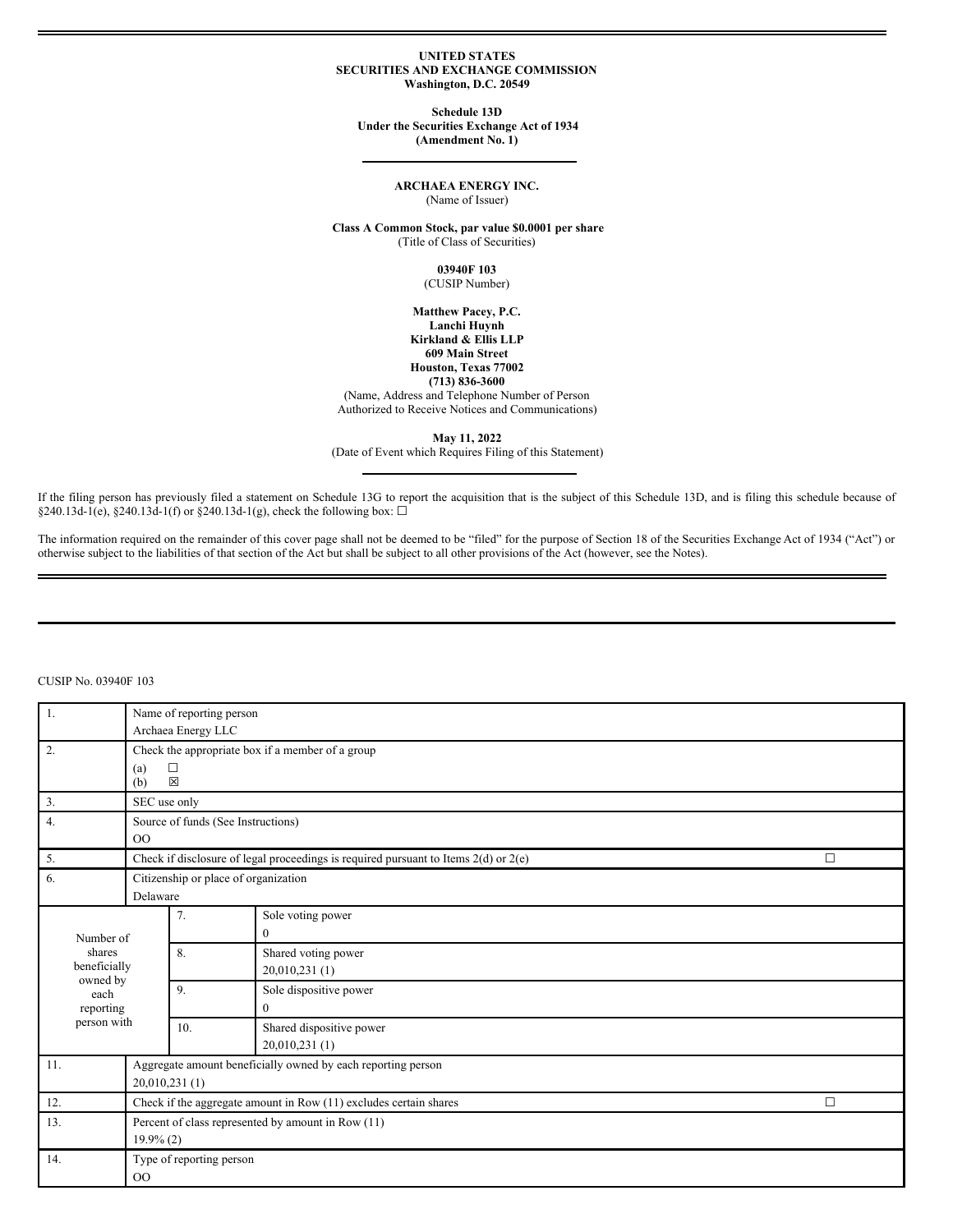- (1) Consists of 20,010,231 shares of Class B Common Stock, par value \$0.0001 per share ("Class B Common Stock"), of Archaea Energy Inc. (the "Issuer") and 20,010,231 Class A units ("Opco Class A Units") of LFG Acquisition Holdings LLC ("Opco"). Pursuant to the Second Amended and Restated Limited Liability Company Agreement of Opco (the "Opco LLC Agreement"), at the request of the holder, each Opco Class A Unit may be redeemed for, at Opco's election, a newly-issued share of Class A Common Stock, par value \$0.0001 per share ("Class A Common Stock"), of the Issuer or a cash payment equal to the Cash Election Amount (as defined therein, which is generally the volume-weighted average closing price of one share of Class A Common Stock for the five consecutive trading days prior to the date on which the holder requested the redemption), and upon redemption of such Opco Class A Unit, a share of Class B Common Stock shall be surrendered by the holder and cancelled by the Issuer.
- (2) Based on the quotient obtained by dividing (a) the number of shares of Class A Common Stock beneficially owned by the reporting person as set forth in Row (11) (assuming redemption of all Opco Class A Units beneficially owned by the reporting person for shares of Class A Common Stock) by (b) the sum of (i) 80,396,431 outstanding shares of Class A Common Stock, as reported in the Quarterly Report on Form 10-Q filed by the Issuer with the Securities and Exchange Commission (the "SEC") on May 13, 2022 (the "Issuer's 10-Q"), and (ii) the number of shares of Class A Common Stock set forth in clause (a).

## CUSIP No. 03940F 103

| 1.                            | Name of reporting person<br>Shalennial Fund I, L.P.                            |                                                                           |                                                                                         |   |  |  |  |
|-------------------------------|--------------------------------------------------------------------------------|---------------------------------------------------------------------------|-----------------------------------------------------------------------------------------|---|--|--|--|
| 2.                            | (a)<br>(b)                                                                     | Check the appropriate box if a member of a group<br>$\Box$<br>$\boxtimes$ |                                                                                         |   |  |  |  |
| 3.                            | SEC use only                                                                   |                                                                           |                                                                                         |   |  |  |  |
| 4.                            | O <sub>O</sub>                                                                 | Source of funds (See Instructions)                                        |                                                                                         |   |  |  |  |
| 5.                            |                                                                                |                                                                           | Check if disclosure of legal proceedings is required pursuant to Items $2(d)$ or $2(e)$ | □ |  |  |  |
| 6.                            | Delaware                                                                       | Citizenship or place of organization                                      |                                                                                         |   |  |  |  |
| Number of                     |                                                                                | 7.                                                                        | Sole voting power<br>$\theta$                                                           |   |  |  |  |
| shares<br>beneficially        |                                                                                | 8.                                                                        | Shared voting power<br>25,888,541 (1)                                                   |   |  |  |  |
| owned by<br>each<br>reporting |                                                                                | 9.                                                                        | Sole dispositive power<br>$\theta$                                                      |   |  |  |  |
| person with                   |                                                                                | 10.                                                                       | Shared dispositive power<br>25,888,541 (1)                                              |   |  |  |  |
| 11.                           | Aggregate amount beneficially owned by each reporting person<br>25,888,541 (1) |                                                                           |                                                                                         |   |  |  |  |
| 12.                           | Check if the aggregate amount in Row (11) excludes certain shares<br>$\Box$    |                                                                           |                                                                                         |   |  |  |  |
| 13.                           | Percent of class represented by amount in Row (11)<br>$24.4\%$ (2)             |                                                                           |                                                                                         |   |  |  |  |
| 14.                           | PN                                                                             | Type of reporting person                                                  |                                                                                         |   |  |  |  |

(1) Consists of 25,888,541 shares of Class B Common Stock and 25,888,541 Opco Class A Units. Pursuant to the Opco LLC Agreement, at the request of the holder, each Opco Class A Unit may be redeemed for, at Opco's election, a newly-issued share of Class A Common Stock or a cash payment equal to the Cash Election Amount (which is generally the volume-weighted average closing price of one share of Class A Common Stock for the five consecutive trading days prior to the date on which the holder requested the redemption), and upon redemption of such Opco Class A Unit, a share of Class B Common Stock shall be surrendered by the holder and cancelled by the Issuer.

(2) Based on the quotient obtained by dividing (a) the number of shares of Class A Common Stock beneficially owned by the reporting person as set forth in Row (11) (assuming redemption of all Opco Class A Units beneficially owned by the reporting person for shares of Class A Common Stock) by (b) the sum of (i) 80,396,431 outstanding shares of Class A Common Stock, as reported in the Issuer's 10-Q, and (ii) the number of shares of Class A Common Stock set forth in clause (a).

3

| -1. | Name of reporting person                         |
|-----|--------------------------------------------------|
|     | Shalennial GP I, L.P.                            |
| 2.  | Check the appropriate box if a member of a group |
|     | (a)<br>⊠<br>(b)                                  |
| 3.  | SEC use only                                     |
| 4.  | Source of funds (See Instructions)               |
|     | $_{\rm OO}$                                      |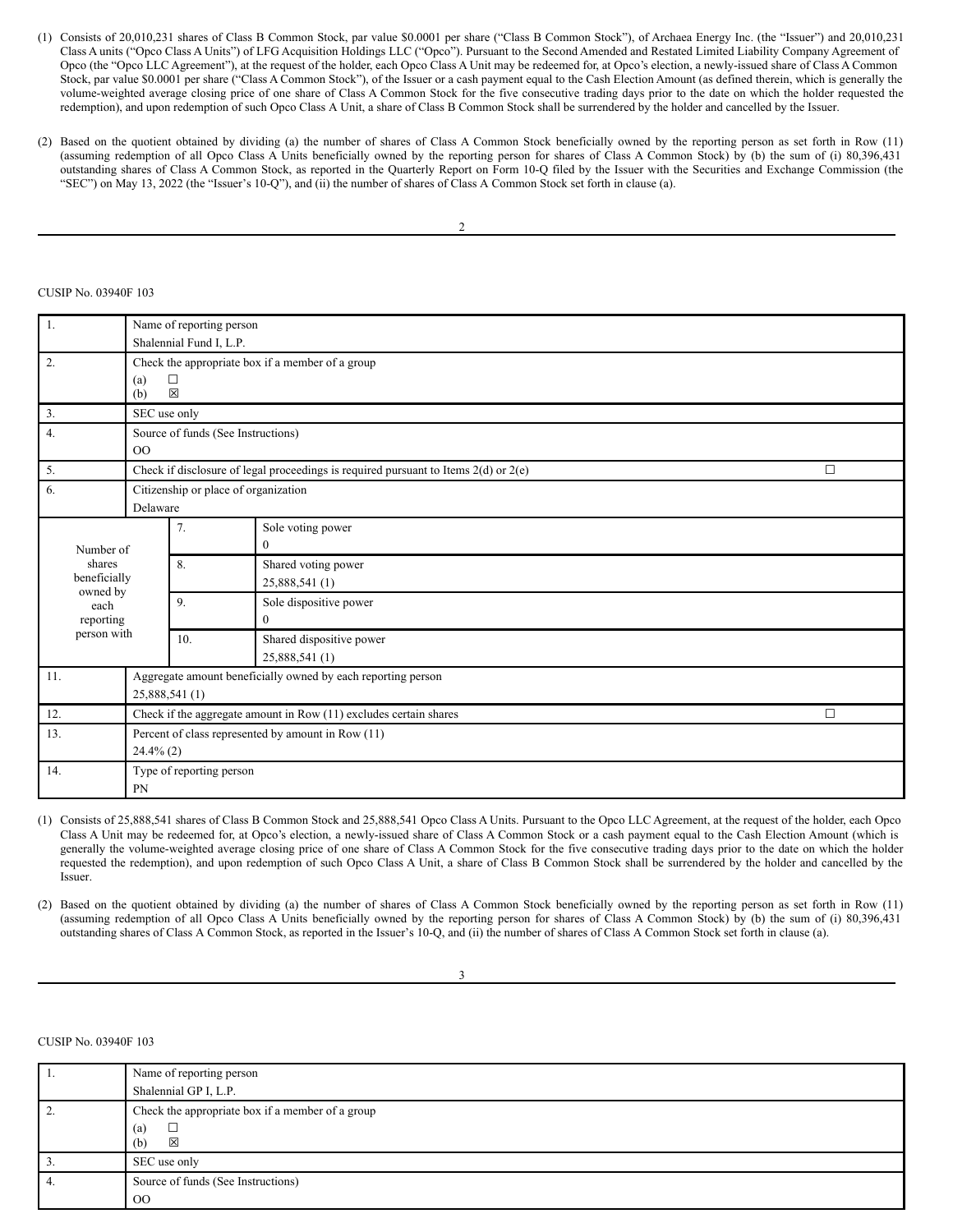| 5.                                 | $\Box$<br>Check if disclosure of legal proceedings is required pursuant to Items $2(d)$ or $2(e)$ |     |                                                              |  |  |
|------------------------------------|---------------------------------------------------------------------------------------------------|-----|--------------------------------------------------------------|--|--|
| 6.                                 | Delaware                                                                                          |     | Citizenship or place of organization                         |  |  |
| Number of                          | 7.                                                                                                |     | Sole voting power<br>$\mathbf{0}$                            |  |  |
| shares<br>beneficially<br>owned by |                                                                                                   | 8.  | Shared voting power<br>25,888,541 (1)                        |  |  |
| each<br>reporting                  | 9.                                                                                                |     | Sole dispositive power<br>$\Omega$                           |  |  |
| person with                        |                                                                                                   | 10. | Shared dispositive power<br>25,888,541 (1)                   |  |  |
| 11.                                | 25,888,541 (1)                                                                                    |     | Aggregate amount beneficially owned by each reporting person |  |  |
| 12.                                | Check if the aggregate amount in Row (11) excludes certain shares<br>$\Box$                       |     |                                                              |  |  |
| 13.                                | Percent of class represented by amount in Row (11)<br>$24.4\%$ (2)                                |     |                                                              |  |  |
| 14.                                | Type of reporting person<br>PN                                                                    |     |                                                              |  |  |

(1) Consists of 25,888,541 shares of Class B Common Stock and 25,888,541 Opco Class A Units. Pursuant to the Opco LLC Agreement, at the request of the holder, each Opco Class A Unit may be redeemed for, at Opco's election, a newly-issued share of Class A Common Stock or a cash payment equal to the Cash Election Amount (which is generally the volume-weighted average closing price of one share of Class A Common Stock for the five consecutive trading days prior to the date on which the holder requested the redemption), and upon redemption of such Opco Class A Unit, a share of Class B Common Stock shall be surrendered by the holder and cancelled by the Issuer.

(2) Based on the quotient obtained by dividing (a) the number of shares of Class A Common Stock beneficially owned by the reporting person as set forth in Row (11) (assuming redemption of all Opco Class A Units beneficially owned by the reporting person for shares of Class A Common Stock) by (b) the sum of (i) 80,396,431 outstanding shares of Class A Common Stock, as reported in the Issuer's 10-Q, and (ii) the number of shares of Class A Common Stock set forth in clause (a).

| ٦ |  |
|---|--|
|   |  |
|   |  |
|   |  |
|   |  |

CUSIP No. 03940F 103

| $\mathbf{1}$ .   | Name of reporting person                                          |                                      |                                                                                         |   |  |  |  |
|------------------|-------------------------------------------------------------------|--------------------------------------|-----------------------------------------------------------------------------------------|---|--|--|--|
|                  | Rice Investment Group, L.P.                                       |                                      |                                                                                         |   |  |  |  |
| 2.               |                                                                   |                                      | Check the appropriate box if a member of a group                                        |   |  |  |  |
|                  | (a)                                                               | □                                    |                                                                                         |   |  |  |  |
|                  | (b)                                                               | $\boxtimes$                          |                                                                                         |   |  |  |  |
| 3.               | SEC use only                                                      |                                      |                                                                                         |   |  |  |  |
| 4.               |                                                                   | Source of funds (See Instructions)   |                                                                                         |   |  |  |  |
|                  | OQ                                                                |                                      |                                                                                         |   |  |  |  |
| 5.               |                                                                   |                                      | Check if disclosure of legal proceedings is required pursuant to Items $2(d)$ or $2(e)$ | П |  |  |  |
| 6.               |                                                                   | Citizenship or place of organization |                                                                                         |   |  |  |  |
|                  | Delaware                                                          |                                      |                                                                                         |   |  |  |  |
|                  |                                                                   | 7.                                   | Sole voting power                                                                       |   |  |  |  |
| Number of        |                                                                   |                                      | $\boldsymbol{0}$                                                                        |   |  |  |  |
| shares           |                                                                   | 8.                                   | Shared voting power                                                                     |   |  |  |  |
| beneficially     |                                                                   |                                      | 25,888,541 (1)                                                                          |   |  |  |  |
| owned by<br>each |                                                                   | 9.                                   | Sole dispositive power                                                                  |   |  |  |  |
| reporting        |                                                                   |                                      | $\Omega$                                                                                |   |  |  |  |
| person with      |                                                                   | 10.                                  | Shared dispositive power                                                                |   |  |  |  |
|                  |                                                                   |                                      | 25,888,541 (1)                                                                          |   |  |  |  |
| 11.              |                                                                   |                                      |                                                                                         |   |  |  |  |
|                  | Aggregate amount beneficially owned by each reporting person      |                                      |                                                                                         |   |  |  |  |
|                  | 25,888,541 (1)                                                    |                                      |                                                                                         |   |  |  |  |
| 12.              | Check if the aggregate amount in Row (11) excludes certain shares |                                      |                                                                                         |   |  |  |  |
| 13.              | Percent of class represented by amount in Row (11)                |                                      |                                                                                         |   |  |  |  |
|                  | $24.4\%$ (2)                                                      |                                      |                                                                                         |   |  |  |  |
| 14.              |                                                                   | Type of reporting person             |                                                                                         |   |  |  |  |
|                  | PN                                                                |                                      |                                                                                         |   |  |  |  |
|                  |                                                                   |                                      |                                                                                         |   |  |  |  |

(1) Consists of 25,888,541 shares of Class B Common Stock and 25,888,541 Opco Class A Units. Pursuant to the Opco LLC Agreement, at the request of the holder, each Opco Class A Unit may be redeemed for, at Opco's election, a newly-issued share of Class A Common Stock or a cash payment equal to the Cash Election Amount (which is generally the volume-weighted average closing price of one share of Class A Common Stock for the five consecutive trading days prior to the date on which the holder requested the redemption), and upon redemption of such Opco Class A Unit, a share of Class B Common Stock shall be surrendered by the holder and cancelled by the Issuer.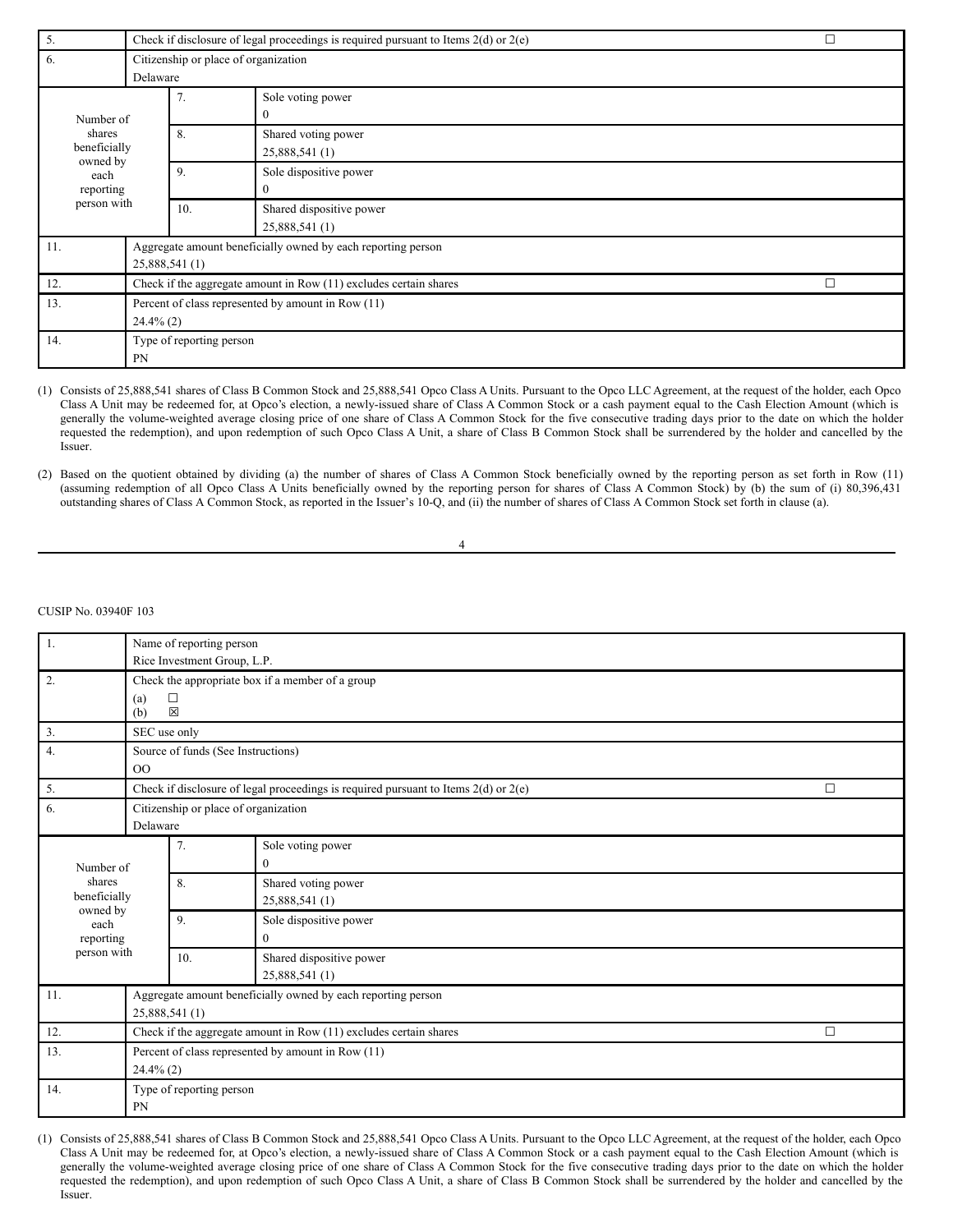(2) Based on the quotient obtained by dividing (a) the number of shares of Class A Common Stock beneficially owned by the reporting person as set forth in Row (11) (assuming redemption of all Opco Class A Units beneficially owned by the reporting person for shares of Class A Common Stock) by (b) the sum of (i) 80,396,431 outstanding shares of Class A Common Stock, as reported in the Issuer's 10-Q, and (ii) the number of shares of Class A Common Stock set forth in clause (a).

## CUSIP No. 03940F 103

| 1.                       | Name of reporting person                           |                                      |                                                                                         |        |  |  |  |  |
|--------------------------|----------------------------------------------------|--------------------------------------|-----------------------------------------------------------------------------------------|--------|--|--|--|--|
|                          |                                                    | Rice Investment Group UGP, LLC       |                                                                                         |        |  |  |  |  |
| 2.                       |                                                    |                                      | Check the appropriate box if a member of a group                                        |        |  |  |  |  |
|                          | (a)                                                | $\Box$                               |                                                                                         |        |  |  |  |  |
|                          | (b)                                                | 区                                    |                                                                                         |        |  |  |  |  |
| 3.                       | SEC use only                                       |                                      |                                                                                         |        |  |  |  |  |
| 4.                       |                                                    | Source of funds (See Instructions)   |                                                                                         |        |  |  |  |  |
|                          | 00                                                 |                                      |                                                                                         |        |  |  |  |  |
| 5.                       |                                                    |                                      | Check if disclosure of legal proceedings is required pursuant to Items $2(d)$ or $2(e)$ | $\Box$ |  |  |  |  |
| 6.                       |                                                    | Citizenship or place of organization |                                                                                         |        |  |  |  |  |
|                          | Delaware                                           |                                      |                                                                                         |        |  |  |  |  |
|                          |                                                    | 7.                                   | Sole voting power                                                                       |        |  |  |  |  |
| Number of                |                                                    |                                      | $\mathbf{0}$                                                                            |        |  |  |  |  |
| shares                   |                                                    | 8.                                   | Shared voting power                                                                     |        |  |  |  |  |
| beneficially<br>owned by |                                                    |                                      | 25,888,541 (1)                                                                          |        |  |  |  |  |
| each                     |                                                    | 9.                                   | Sole dispositive power                                                                  |        |  |  |  |  |
| reporting                |                                                    |                                      | $\Omega$                                                                                |        |  |  |  |  |
| person with              |                                                    | 10.                                  | Shared dispositive power                                                                |        |  |  |  |  |
|                          |                                                    |                                      | 25,888,541 (1)                                                                          |        |  |  |  |  |
| 11.                      |                                                    |                                      | Aggregate amount beneficially owned by each reporting person                            |        |  |  |  |  |
|                          | 25,888,541 (1)                                     |                                      |                                                                                         |        |  |  |  |  |
| 12.                      |                                                    |                                      | Check if the aggregate amount in Row (11) excludes certain shares                       | $\Box$ |  |  |  |  |
| 13.                      | Percent of class represented by amount in Row (11) |                                      |                                                                                         |        |  |  |  |  |
|                          | $24.4\%$ (2)                                       |                                      |                                                                                         |        |  |  |  |  |
| 14.                      |                                                    | Type of reporting person             |                                                                                         |        |  |  |  |  |
|                          | O <sub>O</sub>                                     |                                      |                                                                                         |        |  |  |  |  |

(1) Consists of 25,888,541 shares of Class B Common Stock and 25,888,541 Opco Class A Units. Pursuant to the Opco LLC Agreement, at the request of the holder, each Opco Class A Unit may be redeemed for, at Opco's election, a newly-issued share of Class A Common Stock or a cash payment equal to the Cash Election Amount (which is generally the volume-weighted average closing price of one share of Class A Common Stock for the five consecutive trading days prior to the date on which the holder requested the redemption), and upon redemption of such Opco Class A Unit, a share of Class B Common Stock shall be surrendered by the holder and cancelled by the Issuer.

(2) Based on the quotient obtained by dividing (a) the number of shares of Class A Common Stock beneficially owned by the reporting person as set forth in Row (11) (assuming redemption of all Opco Class A Units beneficially owned by the reporting person for shares of Class A Common Stock) by (b) the sum of (i) 80,396,431 outstanding shares of Class A Common Stock, as reported in the Issuer's 10-Q, and (ii) the number of shares of Class A Common Stock set forth in clause (a).

6

|                     | Name of reporting person           |                                      |                                                                                         |  |  |  |  |
|---------------------|------------------------------------|--------------------------------------|-----------------------------------------------------------------------------------------|--|--|--|--|
|                     | Rice Acquisition Sponsor LLC       |                                      |                                                                                         |  |  |  |  |
|                     |                                    |                                      | Check the appropriate box if a member of a group                                        |  |  |  |  |
|                     | (a)<br>(b)                         | 図                                    |                                                                                         |  |  |  |  |
|                     | SEC use only                       |                                      |                                                                                         |  |  |  |  |
| 4.                  | Source of funds (See Instructions) |                                      |                                                                                         |  |  |  |  |
|                     | $_{\rm OO}$                        |                                      |                                                                                         |  |  |  |  |
| 5.                  |                                    |                                      | Check if disclosure of legal proceedings is required pursuant to Items $2(d)$ or $2(e)$ |  |  |  |  |
| 6.                  |                                    | Citizenship or place of organization |                                                                                         |  |  |  |  |
|                     | Delaware                           |                                      |                                                                                         |  |  |  |  |
|                     |                                    | 7.                                   | Sole voting power                                                                       |  |  |  |  |
|                     |                                    |                                      |                                                                                         |  |  |  |  |
| Number of<br>shares |                                    | 8.                                   | Shared voting power                                                                     |  |  |  |  |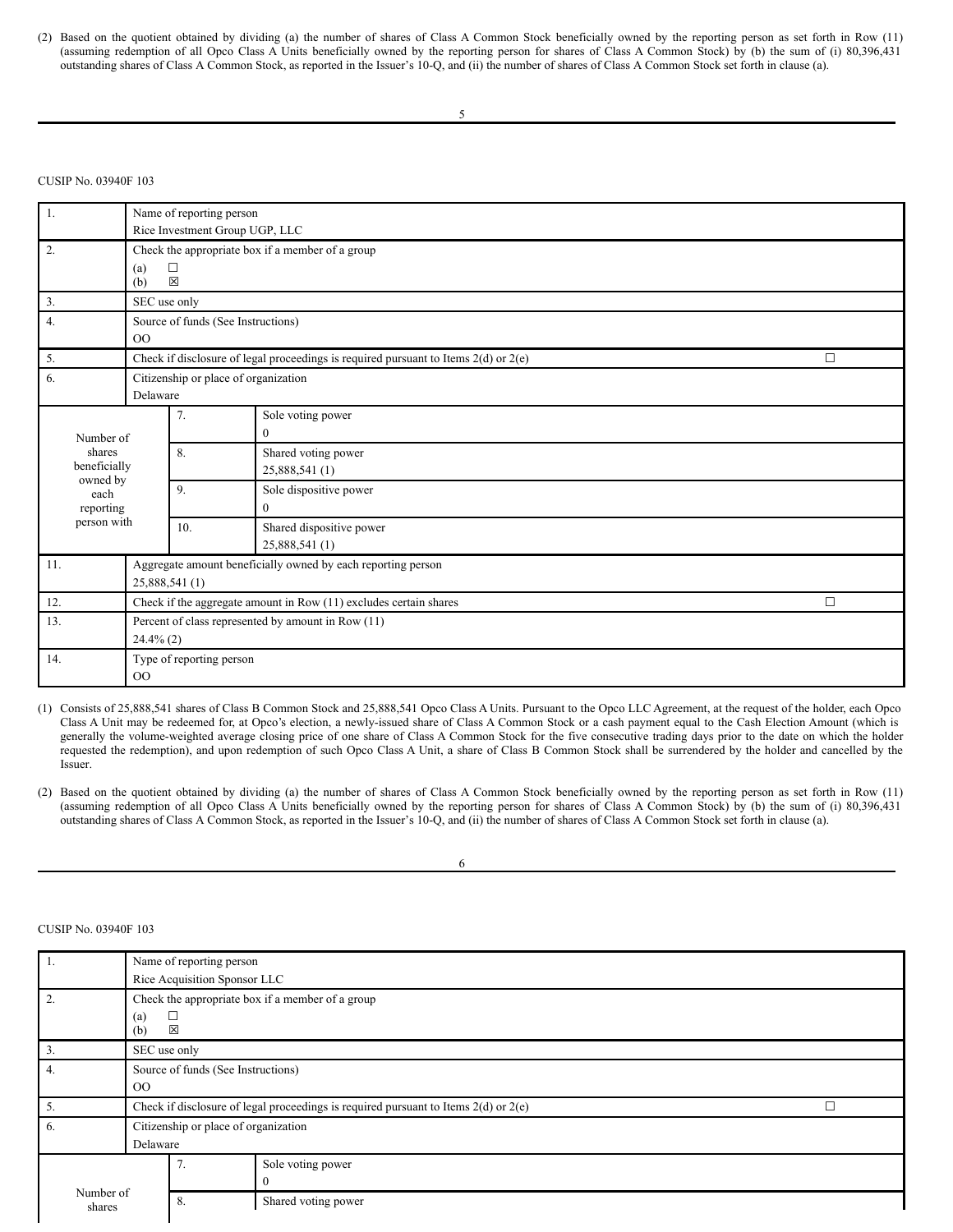| beneficially<br>owned by<br>9.<br>each |                                                                   |                                                              | $\mathbf{0}$                                       |  |  |  |
|----------------------------------------|-------------------------------------------------------------------|--------------------------------------------------------------|----------------------------------------------------|--|--|--|
|                                        |                                                                   |                                                              | Sole dispositive power                             |  |  |  |
| reporting                              |                                                                   |                                                              |                                                    |  |  |  |
| person with                            |                                                                   | 10.                                                          | Shared dispositive power                           |  |  |  |
|                                        |                                                                   |                                                              |                                                    |  |  |  |
| 11.                                    |                                                                   | Aggregate amount beneficially owned by each reporting person |                                                    |  |  |  |
|                                        |                                                                   |                                                              |                                                    |  |  |  |
| 12.                                    | Check if the aggregate amount in Row (11) excludes certain shares |                                                              |                                                    |  |  |  |
| 13.                                    |                                                                   |                                                              | Percent of class represented by amount in Row (11) |  |  |  |
|                                        | $0.0\%$                                                           |                                                              |                                                    |  |  |  |
| 14.                                    | Type of reporting person                                          |                                                              |                                                    |  |  |  |
|                                        | $00\,$                                                            |                                                              |                                                    |  |  |  |
|                                        |                                                                   |                                                              |                                                    |  |  |  |

7

## CUSIP No. 03940F 103

| 1.                                 |                                                                                | Name of reporting person<br>Daniel J. Rice, IV |                                                                                         |        |  |  |  |
|------------------------------------|--------------------------------------------------------------------------------|------------------------------------------------|-----------------------------------------------------------------------------------------|--------|--|--|--|
| 2.                                 | (a)<br>(b)                                                                     | $\Box$<br>$\boxtimes$                          | Check the appropriate box if a member of a group                                        |        |  |  |  |
| 3.                                 | SEC use only                                                                   |                                                |                                                                                         |        |  |  |  |
| 4.                                 | O <sub>O</sub>                                                                 | Source of funds (See Instructions)             |                                                                                         |        |  |  |  |
| 5.                                 |                                                                                |                                                | Check if disclosure of legal proceedings is required pursuant to Items $2(d)$ or $2(e)$ | $\Box$ |  |  |  |
| 6.                                 | <b>United States</b>                                                           |                                                | Citizenship or place of organization                                                    |        |  |  |  |
| Number of                          |                                                                                | 7.                                             | Sole voting power<br>$\mathbf{0}$                                                       |        |  |  |  |
| shares<br>beneficially<br>owned by |                                                                                | 8.                                             | Shared voting power<br>25,895,572 (1)                                                   |        |  |  |  |
| each<br>reporting                  |                                                                                | 9.                                             | Sole dispositive power<br>$\overline{0}$                                                |        |  |  |  |
| person with                        |                                                                                | 10.                                            | Shared dispositive power<br>25,895,572 (1)                                              |        |  |  |  |
| 11.                                | Aggregate amount beneficially owned by each reporting person<br>25,895,572 (1) |                                                |                                                                                         |        |  |  |  |
| 12.                                | Check if the aggregate amount in Row (11) excludes certain shares              |                                                |                                                                                         |        |  |  |  |
| 13.                                | Percent of class represented by amount in Row (11)<br>$24.4\%$ (2)             |                                                |                                                                                         |        |  |  |  |
| 14.                                | Type of reporting person<br>$\mathbb{N}$                                       |                                                |                                                                                         |        |  |  |  |

(1) Consists of 1,877 shares of Class A Common Stock, 25,893,695 shares of Class B Common Stock and 25,893,695 Opco Class A Units. Pursuant to the Opco LLC Agreement, at the request of the holder, each Opco Class A Unit may be redeemed for, at Opco's election, a newly-issued share of Class A Common Stock or a cash payment equal to the Cash Election Amount (which is generally the volume-weighted average closing price of one share of Class A Common Stock for the five consecutive trading days prior to the date on which the holder requested the redemption), and upon redemption of such Opco Class A Unit, a share of Class B Common Stock shall be surrendered by the holder and cancelled by the Issuer.

(2) Based on the quotient obtained by dividing (a) the number of shares of Class A Common Stock beneficially owned by the reporting person as set forth in Row (11) (assuming redemption of all Opco Class A Units beneficially owned by the reporting person for shares of Class A Common Stock) by (b) the sum of (i) 80,396,431 outstanding shares of Class A Common Stock, as reported in the Issuer's 10-Q, and (ii) the number of shares of Class A Common Stock set forth in clause (a) that is not currently outstanding.

| . .      | Name of reporting person                         |
|----------|--------------------------------------------------|
|          | Nicholas Stork                                   |
| <u>.</u> | Check the appropriate box if a member of a group |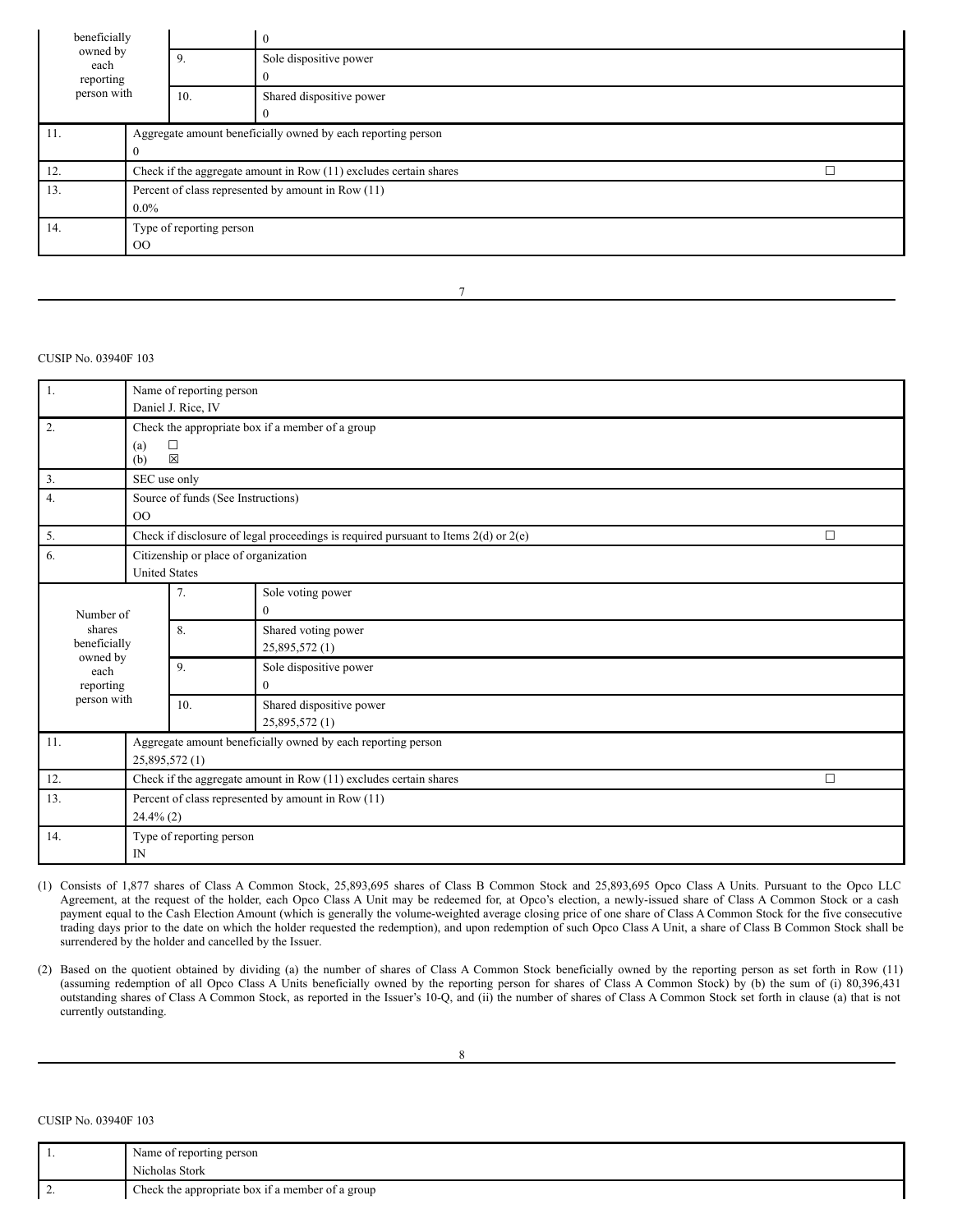|                          | □<br>(a)<br>$\boxtimes$<br>(b)                                    |                          |                                                                                         |        |  |  |  |
|--------------------------|-------------------------------------------------------------------|--------------------------|-----------------------------------------------------------------------------------------|--------|--|--|--|
| 3.                       | SEC use only                                                      |                          |                                                                                         |        |  |  |  |
| 4.                       |                                                                   |                          | Source of funds (See Instructions)                                                      |        |  |  |  |
|                          | 00                                                                |                          |                                                                                         |        |  |  |  |
| 5.                       |                                                                   |                          | Check if disclosure of legal proceedings is required pursuant to Items $2(d)$ or $2(e)$ | $\Box$ |  |  |  |
| 6.                       |                                                                   |                          | Citizenship or place of organization                                                    |        |  |  |  |
|                          | <b>United States</b>                                              |                          |                                                                                         |        |  |  |  |
|                          |                                                                   | 7.                       | Sole voting power                                                                       |        |  |  |  |
| Number of                |                                                                   |                          | 0                                                                                       |        |  |  |  |
| shares                   |                                                                   | 8.                       | Shared voting power                                                                     |        |  |  |  |
| beneficially<br>owned by |                                                                   |                          | 4,754,084(1)                                                                            |        |  |  |  |
| each                     |                                                                   | 9.                       | Sole dispositive power                                                                  |        |  |  |  |
| reporting                |                                                                   |                          | 0                                                                                       |        |  |  |  |
| person with              |                                                                   | 10.                      | Shared dispositive power                                                                |        |  |  |  |
|                          |                                                                   |                          | 4,754,084(1)                                                                            |        |  |  |  |
| 11.                      |                                                                   |                          | Aggregate amount beneficially owned by each reporting person                            |        |  |  |  |
|                          | 4,754,084(1)                                                      |                          |                                                                                         |        |  |  |  |
| 12.                      | Check if the aggregate amount in Row (11) excludes certain shares |                          |                                                                                         |        |  |  |  |
| 13.                      | Percent of class represented by amount in Row (11)                |                          |                                                                                         |        |  |  |  |
| $5.6\%$ (2)              |                                                                   |                          |                                                                                         |        |  |  |  |
| 14.                      |                                                                   | Type of reporting person |                                                                                         |        |  |  |  |
|                          | IN                                                                |                          |                                                                                         |        |  |  |  |

(1) Consists of 50,000 shares of Class A Common Stock, 421,259 shares of Class A Common Stock issuable upon exercise of warrants, 4,282,825 shares of Class B Common Stock and 4,282,825 Opco Class A Units over which the reporting has shared voting and dispositive power. Pursuant to the Opco LLC Agreement, at the request of the holder, each Opco Class A Unit may be redeemed for, at Opco's election, a newly-issued share of Class A Common Stock or a cash payment equal to the Cash Election Amount (which is generally the volume-weighted average closing price of one share of Class A Common Stock for the five consecutive trading days prior to the date on which the holder requested the redemption), and upon redemption of such Opco Class A Unit, a share of Class B Common Stock shall be surrendered by the holder and cancelled by the Issuer.

(2) Based on the quotient obtained by dividing (a) the number of shares of Class A Common Stock beneficially owned by the reporting person as set forth in Row (11) (assuming exercise of all warrants beneficially owned by the reporting person and redemption of all Opco Class A Units beneficially owned by the reporting person for shares of Class A Common Stock) by (b) the sum of (i) 80,396,431 outstanding shares of Class A Common Stock, as reported in the Issuer's 10-Q, and (ii) the number of shares of Class A Common Stock set forth in clause (a) that is not currently outstanding.

9

| 1.                                                     | Name of reporting person<br><b>Richard Walton</b>                                                 |                    |                          |  |  |  |  |  |
|--------------------------------------------------------|---------------------------------------------------------------------------------------------------|--------------------|--------------------------|--|--|--|--|--|
|                                                        |                                                                                                   |                    |                          |  |  |  |  |  |
| 2.<br>Check the appropriate box if a member of a group |                                                                                                   |                    |                          |  |  |  |  |  |
|                                                        | (a)                                                                                               | $\Box$             |                          |  |  |  |  |  |
|                                                        |                                                                                                   | $\boxtimes$<br>(b) |                          |  |  |  |  |  |
| 3.                                                     |                                                                                                   | SEC use only       |                          |  |  |  |  |  |
| $\overline{4}$ .                                       | Source of funds (See Instructions)                                                                |                    |                          |  |  |  |  |  |
|                                                        | 00                                                                                                |                    |                          |  |  |  |  |  |
| 5.                                                     | Check if disclosure of legal proceedings is required pursuant to Items $2(d)$ or $2(e)$<br>$\Box$ |                    |                          |  |  |  |  |  |
| 6.                                                     | Citizenship or place of organization                                                              |                    |                          |  |  |  |  |  |
|                                                        | <b>United States</b>                                                                              |                    |                          |  |  |  |  |  |
|                                                        |                                                                                                   | 7.                 | Sole voting power        |  |  |  |  |  |
| Number of                                              |                                                                                                   |                    | $\mathbf{0}$             |  |  |  |  |  |
| shares                                                 |                                                                                                   | 8.                 | Shared voting power      |  |  |  |  |  |
| beneficially                                           |                                                                                                   |                    | 3,957,802 (1)            |  |  |  |  |  |
| owned by<br>each                                       |                                                                                                   | 9.                 | Sole dispositive power   |  |  |  |  |  |
| reporting                                              |                                                                                                   |                    | $\mathbf{0}$             |  |  |  |  |  |
| person with                                            |                                                                                                   | 10.                | Shared dispositive power |  |  |  |  |  |
|                                                        |                                                                                                   |                    | 3,957,802 (1)            |  |  |  |  |  |
| 11.                                                    | Aggregate amount beneficially owned by each reporting person                                      |                    |                          |  |  |  |  |  |
|                                                        |                                                                                                   | 3,957,802 (1)      |                          |  |  |  |  |  |
| 12.                                                    | Check if the aggregate amount in Row (11) excludes certain shares                                 |                    |                          |  |  |  |  |  |
| 13.                                                    | Percent of class represented by amount in Row (11)<br>$4.7\%$ (2)                                 |                    |                          |  |  |  |  |  |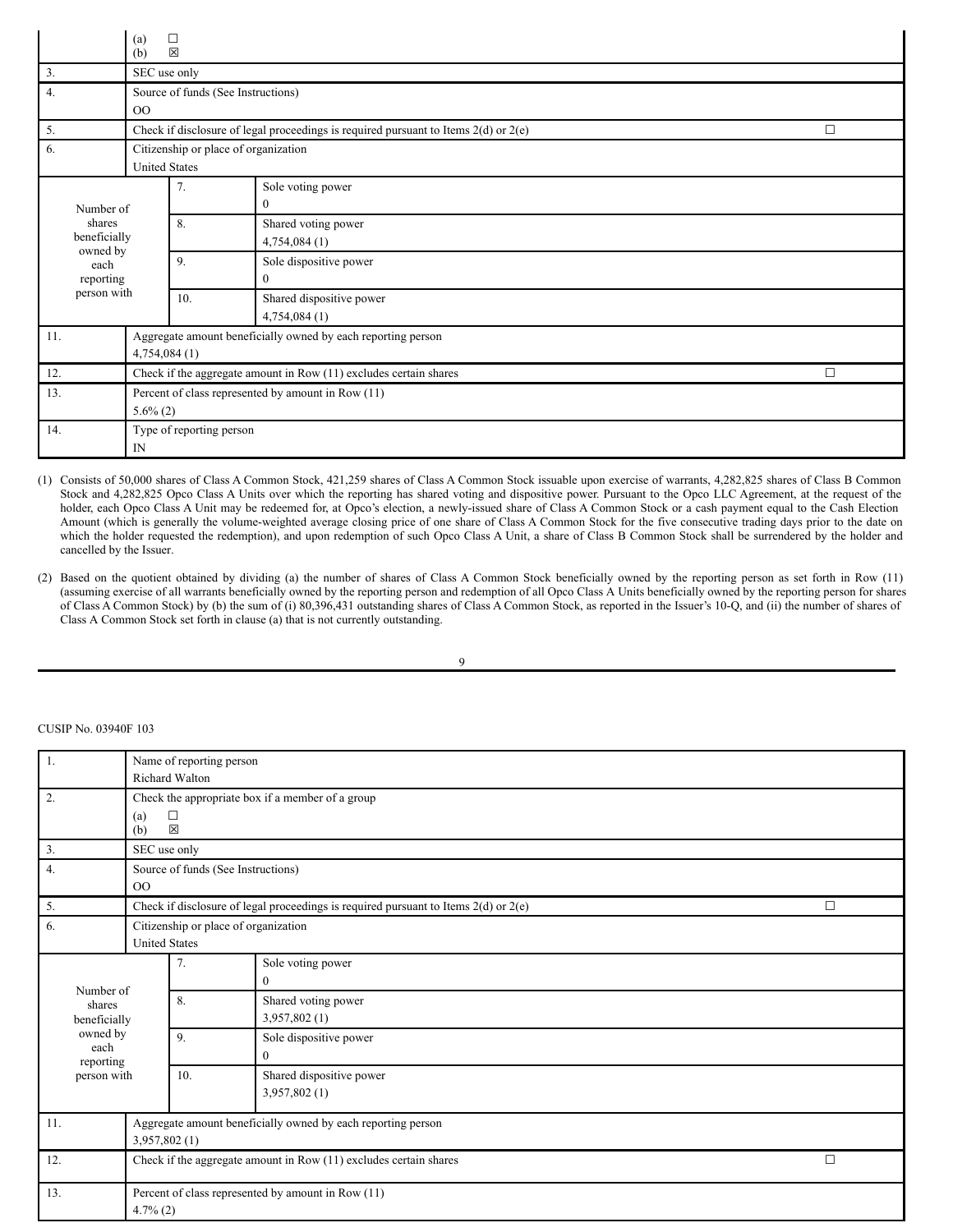| . | <b>vne</b><br>t reporting person<br>$\sim$<br>ر ب<br>- - |  |
|---|----------------------------------------------------------|--|
|   | $\mathbf{L}$<br>                                         |  |

- (1) Consists of 50,000 shares of Class A Common Stock, 421,259 shares of Class A Common Stock issuable upon exercise of warrants, 3,486,543 shares of Class B Common Stock and 3,486,543 Opco Class A Units. Pursuant to the Opco LLC Agreement, at the request of the holder, each Opco Class A Unit may be redeemed for, at Opco's election, a newly-issued share of Class A Common Stock or a cash payment equal to the Cash Election Amount (which is generally the volume-weighted average closing price of one share of Class A Common Stock for the five consecutive trading days prior to the date on which the holder requested the redemption), and upon redemption of such Opco Class A Unit, a share of Class B Common Stock shall be surrendered by the holder and cancelled by the Issuer.
- (2) Based on the quotient obtained by dividing (a) the number of shares of Class A Common Stock beneficially owned by the reporting person as set forth in Row (11) (assuming exercise of all warrants beneficially owned by the reporting person and redemption of all Opco Class A Units beneficially owned by the reporting person for shares of Class A Common Stock) by (b) the sum of (i) 80,396,431 outstanding shares of Class A Common Stock, as reported in the Issuer's 10-Q, and (ii) the number of shares of Class A Common Stock set forth in clause (a) that is not currently outstanding.

10

This Amendment No. 1 amends and restates the Schedule 13D filed on September 27, 2021 in its entirety. This Amendment No. 1 is referred to herein as this "Schedule 13D."

#### **Item 1. Security and Issuer**

This Schedule 13D relates to the Class A Common Stock of Archaea Energy Inc., a Delaware corporation. The principal executive offices of the Issuer are located at 4444 Westheimer Road, Suite G450, Houston, Texas 77027.

The Reporting Persons (as defined below) are party to a Stockholders' Agreement, dated as of September 15, 2021 (the "Stockholders' Agreement"), with the other Archaea Holders (as defined therein), which is included as Exhibit 99.13 hereto and which was filed by the Issuer in the Issuer's Current Report on Form 8-K filed with the SEC on September 21, 2021 (the "Closing 8-K"), is described in Item 6 of this Schedule 13D and contemplates that the Reporting Persons and the other Archaea Holders will vote all voting shares held by such holder in such manner as may be necessary to elect and/or maintain in office as members of the Issuer's board of directors (the "Board") those individuals designated in accordance with certain terms of the Stockholders' Agreement. As a result, the foregoing persons may be deemed to be members of a "group," within the meaning of Section 13(d)(3) of the Act, comprised of the Reporting Persons and the other Archaea Holders. The Reporting Persons expressly disclaim any membership in a group with the other Archaea Holders. The beneficial ownership of the Reporting Persons does not include any Class A Common Stock that may be beneficially owned by any of the other Archaea Holders or their respective affiliates, and the Reporting Persons expressly disclaim beneficial ownership over such securities. The foregoing description of the Stockholders' Agreement does not purport to be complete and is qualified in its entirety by reference to the copy of such agreement included as Exhibit 99.13 to this Schedule 13D, which is incorporated herein by reference.

#### **Item 2. Identity and Background**

(a) This Schedule 13D is being filed jointly by: (i) Archaea Energy LLC, a Delaware limited liability company ("Archaea LLC"), (ii) Shalennial Fund I, L.P., a Delaware limited partnership ("Shalennial Fund"), (iii) Shalennial GP I, L.P., a Delaware limited partnership ("Shalennial GP"), (iv) Rice Investment Group, L.P., a Delaware limited partnership ("RIG"), (v) Rice Investment Group UGP, LLC, a Delaware limited liability company ("RIG GP"), (vi) Rice Acquisition Sponsor LLC, a Delaware limited liability company ("Rice Sponsor"), (vii) Daniel J. Rice, IV, a U.S. citizen, (viii) Nicholas Stork, a U.S. citizen, and (ix) Richard Walton, a U.S. citizen (collectively, the "Reporting Persons").

The Reporting Persons have entered into a joint filing agreement, dated as of September 27, 2021, a copy of which is attached hereto as Exhibit 99.1 and incorporated herein by reference.

*(b)-(c)* The address of the principal office of Archaea LLC and the business address of Messrs. Stork and Walton is 4444 Westheimer Road, Suite G450, Houston, Texas 77027.

The address of the principal office of Shalennial Fund, Shalennial GP, RIG, RIG GP and Rice Sponsor and the business address of Mr. Rice is 102 East Main Street, Second Story, Carnegie, Pennsylvania 15106.

The principal business of Archaea LLC, Shalennial Fund, Shalennial GP, RIG, RIG GP and Rice Sponsor is to either invest in securities or serve as a general partner or management company of an entity that invests in securities. Information regarding the principal occupation or employment of Messrs. Rice, Stork and Walton is included in, or incorporated by reference into, the Issuer's Closing 8-K.

*(d)* During the last five years, none of the Reporting Persons has been convicted in any criminal proceeding (excluding traffic violations or similar misdemeanors).

*(e)* During the last five years, none of the Reporting Persons has been a party to a civil proceeding of a judicial or administrative body of competent jurisdiction as a result of which proceeding it or he was or is subject to a judgment, decree or final order enjoining future violations of, or prohibiting or mandating activities subject to, federal or state securities laws or finding any violation with respect to such laws.

*(f)* All of the natural persons identified in this Item 2 are citizens of the United States of America.

#### **Item 3. Source and Amount of Funds**

The information set forth or incorporated by reference in Item 6 of this Schedule 13D is incorporated by reference into this Item 3.

*Rice Sponsor*: In September 2020, prior to the initial public offering (the "IPO") of Rice Acquisition Corp. ("RAC"), which was renamed Archaea Energy Inc. in connection with the consummation of the Business Combinations (as defined below), pursuant to the Amended and Restated Securities Subscription Agreement, dated as of September 10, 2020 and effective as of September 1, 2020 (the "Rice Sponsor Subscription Agreement"), between RAC and Rice Sponsor, Rice Sponsor received 5,750,000 Class B Units ("Class B Units") of Opco for no consideration and purchased 5,750,000 corresponding shares of Class B Common Stock, 2,500 shares of Class A Common Stock and 100 Opco Class A Units and 100 corresponding shares of Class B Common Stock for an aggregate of \$26,000. The foregoing description of the Rice Sponsor Subscription Agreement is not complete and is qualified in its entirety by reference to the copy thereof filed as Exhibit 99.3 hereto, which is incorporated herein by reference. Rice Sponsor obtained the funds to purchase such securities through capital contributions from its members.

<sup>11</sup>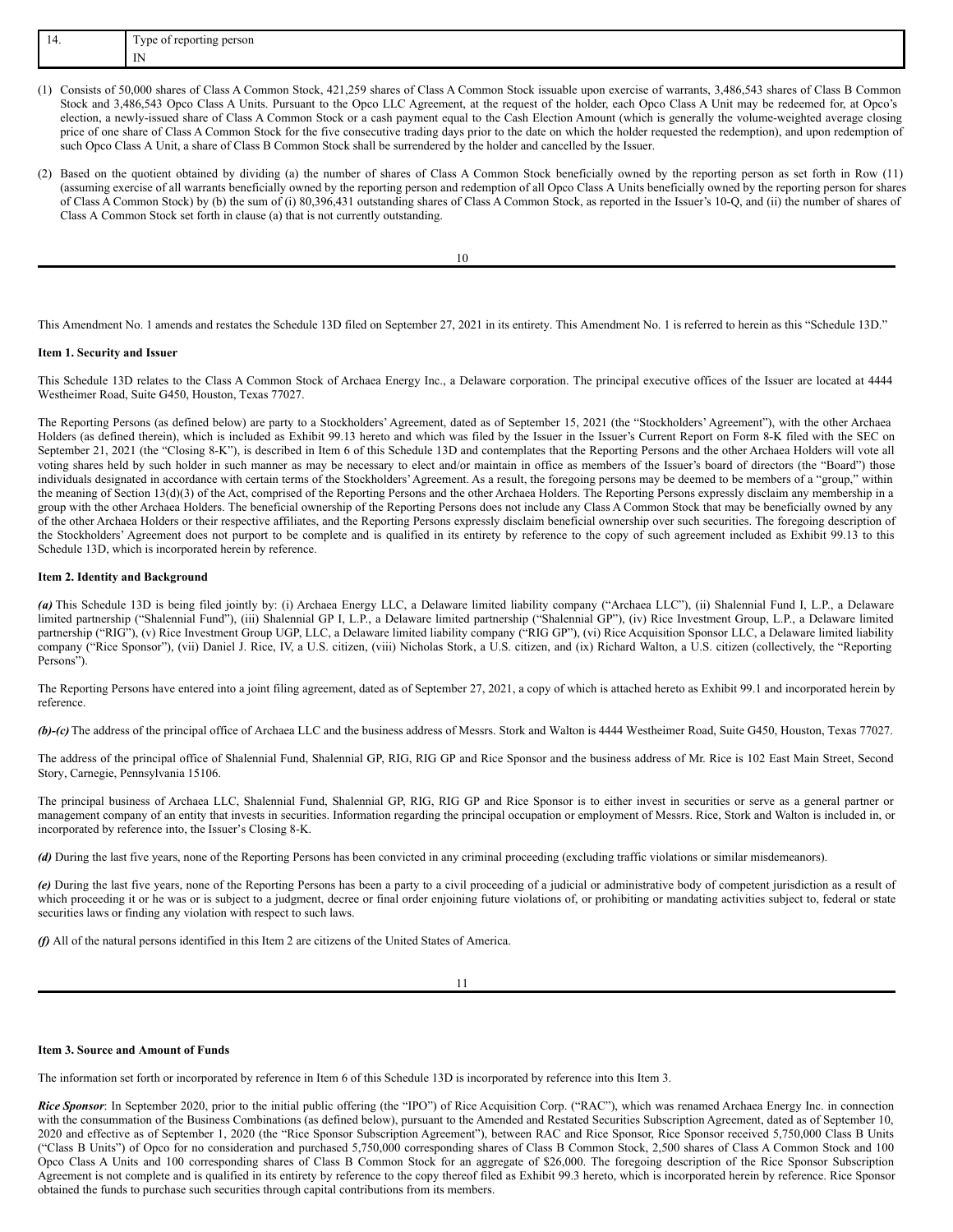In October 2020, Rice Sponsor forfeited 90,000 Opco Class B Units and 30,000 Opco Class B Units of Opco were issued to each of RAC's three independent director nominees, and Rice Sponsor transferred a corresponding number of shares of Class B Common Stock to such independent director nominees. In October 2020, RAC effected a dividend, and Opco effected a distribution, resulting in Rice Sponsor owning 6,091,250 Opco Class B Units and 6,091,250 shares of Class B Common Stock. Upon the closing of the IPO, Rice Sponsor forfeited 309,063 Opco Class B Units, and 309,063 Opco Class B Units were issued to Atlas Point Energy Infrastructure Fund, LLC ("Atlas Point Fund"), and Rice Sponsor transferred a corresponding number of shares of Class B Common Stock to Atlas Point Fund. In December 2020, Rice Sponsor forfeited 250,000 Opco Class B Units of Opco (and corresponding shares of Class B Common Stock) for cancellation by Opco and the Issuer due to the underwriters of the IPO not exercising in full their overallotment option. In connection with the consummation of the Business Combinations, on September 15, 2021 (the "Closing Date"), the Opco Class B Units held by Rice Sponsor converted into Opco Class A Units on a one-for-one basis.

In October 2020, pursuant to the Private Placement Warrants and Warrants Rights Purchase Agreement, dated as of October 21, 2020 (the "Rice Sponsor Warrant Purchase Agreement"), by and among RAC, Rice Acquisition Holdings LLC and Rice Sponsor, simultaneously with the closing of the IPO, Rice Sponsor purchased 6,093,900 warrants at a purchase price of \$1.00 per warrant. Each such warrant is exercisable to purchase for \$11.50 one share of Class A Common Stock or, in certain circumstances, one Opco Class A Unit, together with a corresponding share of Class B Common Stock. The foregoing description of the Rice Sponsor Warrant Purchase Agreement is not complete and is qualified in its entirety by reference to the copy thereof filed as Exhibit 99.8 hereto, which is incorporated herein by reference. Rice Sponsor obtained the funds to purchase such warrants through capital contributions from its members.

On May 11, 2022, Rice Sponsor made a pro rata distribution of the securities of the Issuer held by Rice Sponsor to all of its members (the "Sponsor Distribution"), including Messrs. Rice, Stork and Walton. As a result of the Sponsor Distribution, Rice Sponsor no longer holds any securities of the Issuer.

*Other Reporting Persons*: On September 15, 2021, upon the consummation of the Business Combinations, the Reporting Persons (other than Rice Sponsor) acquired (or have been deemed to have acquired) beneficial ownership of shares of Class B Common Stock and Class A Opco Units pursuant to the Archaea Merger Agreement (as defined below and described in Item 6 of this Schedule 13D). Pursuant to the Opco LLC Agreement, at the request of the holder, each Opco Class A Unit may be redeemed for, at Opco's election, a newly-issued share of Class A Common Stock or a cash payment equal to the Cash Election Amount (as defined therein, which is generally the volume-weighted average closing price of one share of Class A Common Stock for the five consecutive trading days prior to the date on which the holder requested the redemption), and upon redemption of such Opco Class A Unit, a share of Class B Common Stock shall be surrendered by the holder and cancelled by the Issuer.

On May 11, 2022, pursuant to the Sponsor Distribution, as members of Rice Sponsor, (i) Mr. Rice received 5,154 shares of Class B Common Stock and 5,154 Opco Class A Units, (ii) an entity controlled by Mr. Stork received 261,114 shares of Class B Common Stock, 261,114 Opco Class A Units and 421,259 warrants, and (iii) Mr. Walton received 261,114 shares of Class B Common Stock, 261,114 Opco Class A Units and 421,259 warrants.

12

### **Item 4. Purpose of the Transaction**

Prior to the IPO, Rice Sponsor acquired the securities reported as previously beneficially owned by it in this Schedule 13D (prior to the Sponsor Distribution) for investment purposes. With respect to the other Reporting Persons, on September 15, 2021, upon the consummation of the Business Combinations, the Reporting Persons (other than Rice Sponsor) acquired (or have been deemed to have acquired) beneficial ownership of shares of Class B Common Stock and Class A Opco Units pursuant to the Archaea Merger Agreement. As disclosed in Item 3 of this Schedule 13D, on May 11, 2022, Rice Sponsor distributed all of its securities of the Issuer to its members, including Messrs. Rice and Walton and an entity controlled by Mr. Stork.

Messrs. Rice and Stork are members of the Board, and Messrs. Stork and Walton are executive officers of the Issuer. Except in their capacities as such, no Reporting Person has any present plan or proposal which relate to or would result in any of the matters set forth in subparagraphs (a) - (j) of Item 4 of Schedule 13D except as set forth herein.

The Reporting Persons reserve the right to change their intention with respect to any and all matters referred to in this Item 4. In particular, the Reporting Persons intend to review their investment in the Issuer on an ongoing basis and reserve the right to increase or decrease their respective positions in the Issuer through, among other things, the purchase or sale of securities of the Issuer on the open market or in private transactions or otherwise, including the exercise of warrants, on such terms and at such times as the Reporting Persons may deem advisable. Depending on various factors, including the Issuer's business, financial position, results, strategic direction or prospects or any strategic alternatives or transactions, actions taken by the Issuer's management or the Board, price levels of one or more of the Issuer's securities, other investment opportunities available to the Reporting Persons, the available capital of the Reporting Persons, conditions in the securities, loan or bond markets, factors relating to COVID-19 and other potential pandemics, general economic or industry conditions or any changes in law or regulations, the Reporting Persons expect that they will seek to dispose, or cause to be disposed (including, without limitation, distributing some or all of the shares of Class A Common Stock (or Opco Class A Units and corresponding shares of Class B Common Stock) to certain of the Reporting Persons' respective members, partners, stockholders and/or beneficiaries, as applicable), some or all of the shares of Class A Common Stock beneficially owned by them, in the public market, in privately negotiated transactions or otherwise, pledging their interest in their shares of Class A Common Stock as a means of obtaining liquidity or as credit support for loans or other extensions of credit, or entering into derivatives transactions and other agreements or instruments that decrease the Reporting Persons' economic exposure with respect to their investment in the Issuer.

The information set forth or incorporated by reference in Item 6 of this Schedule 13D is incorporated by reference into this Item 4. As further described in Item 6 of this Schedule 13D, the Stockholders' Agreement provides for certain rights and obligations of certain of the Reporting Persons relating to the designation of directors to the Board.

#### **Item 5. Interest in Securities of the Issuer**

*(a)-(b)* As of the date of this filing, (i) Archaea LLC is the record holder of 20,010,231 shares of Class B Common Stock and 20,010,231 Class A Opco Units, (ii) Shalennial Fund is the record holder of 5,878,310 shares of Class B Common Stock and 5,878,310 Class A Opco Units, (iii) Rice Sponsor is the record holder of no securities of the Issuer, (iv) Mr. Rice is the record holder of 1,877 shares of Class A Common Stock, 5,154 shares of Class B Common Stock and 5,154 Class A Opco Units, (v) certain entities controlled by Mr. Stork are the record holders of 50,000 shares of Class A Common Stock, 421,259 warrants (each of which is exercisable for one share of Class A Common Stock), 4,282,825 shares of Class B Common Stock and 4,282,825 Class A Opco Units, (vi) Mr. Walton is the record holder of 421,259 warrants (each of which is exercisable for one share of Class A Common Stock), 261,114 shares of Class B Common Stock and 261,114 Class A Opco Units and (v) certain entities controlled by Mr. Walton are the record holders of 50,000 shares of Class A Common Stock, 3,225,429 shares of Class B Common Stock and 3,225,429 Class A Opco Units.

Pursuant to the Opco LLC Agreement, at the request of the holder, each Opco Class A Unit may be redeemed for, at Opco's election, a newly-issued share of Class A Common Stock or a cash payment equal to the Cash Election Amount (as defined therein, which is generally the volume-weighted average closing price of one share of Class A Common Stock for the five consecutive trading days prior to the date on which the holder requested the redemption), and upon redemption of such Opco Class A Unit, a share of Class B Common Stock shall be surrendered by the holder and cancelled by the Issuer.

As a result of the above, as of the date of this filing, (i) Archaea LLC may have been deemed to be the beneficial owner of 20,010,231 shares of Class A Common Stock, which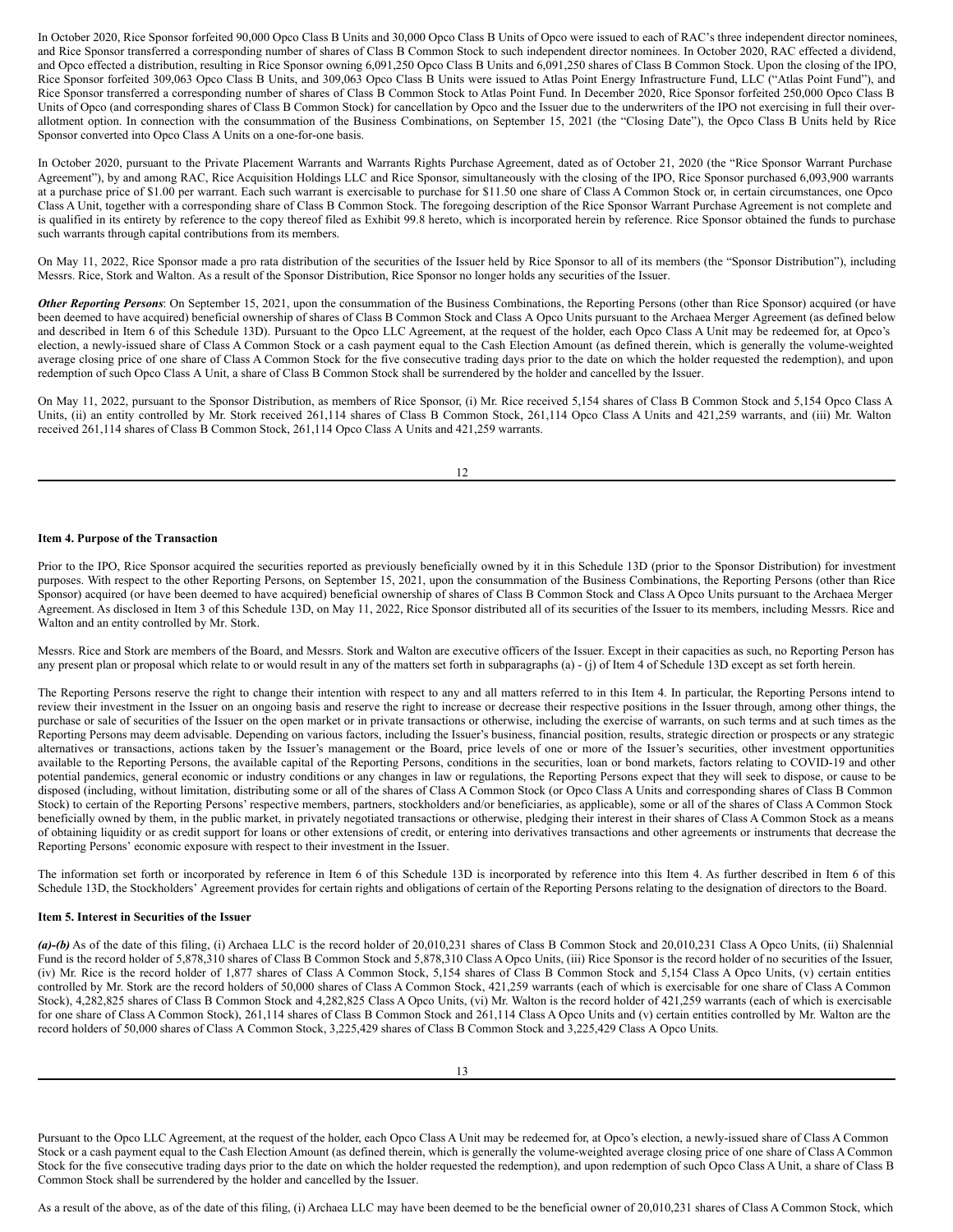represented 19.9% of the total number of Class A Common Stock outstanding, and have shared voting and dispositive power over such shares (and sole voting power or sole dispositive power over no shares of Class A Common Stock), (ii) Shalennial Fund, which controls Archaea LLC, may have been deemed to be the beneficial owner of 25,888,541 shares of Class A Common Stock, which represented 24.4% of the total number of Class A Common Stock outstanding, and have shared voting and dispositive power over such shares (and sole voting power or sole dispositive power over no shares of Class A Common Stock), (iii) Shalennial GP, which is the general partner of Shalennial Fund, may have been deemed to be the beneficial owner of 25,888,541 shares of Class A Common Stock, which represented 24.4% of the total number of Class A Common Stock outstanding, and have shared voting and dispositive power over such shares (and sole voting power or sole dispositive power over no shares of Class A Common Stock), (iv) RIG, which is the management company for Shalennial Fund, may have been deemed to be the beneficial owner of 25,888,541 shares of Class A Common Stock, which represented 24.4% of the total number of Class A Common Stock outstanding, and have shared voting and dispositive power over such shares (and sole voting power or sole dispositive power over no shares of Class A Common Stock), (v) RIG GP, which is the general partner of both Shalennial GP and RIG, may have been deemed to be the beneficial owner of 25,888,541 shares of Class A Common Stock, which represented 24.4% of the total number of Class A Common Stock outstanding, and have shared voting and dispositive power over such shares (and sole voting power or sole dispositive power over no shares of Class A Common Stock), (vi) Rice Sponsor is the beneficial owner of no securities of the Issuer and has no shared or sole voting or dispositive power over any securities of the Issuer, (vii) Mr. Rice, who is the sole managing member of RIG GP, may have been deemed to be the beneficial owner of 25,895,572 shares of Class A Common Stock, which represented 24.4% of the total number of Class A Common Stock outstanding, and have shared voting and dispositive power over such shares (and sole voting power or sole dispositive power over no shares of Class A Common Stock), (viii) Mr. Stork may have been deemed to be the beneficial owner of 4,754,084 shares of Class A Common Stock, which represented 5.6% of the total number of Class A Common Stock outstanding, and have shared voting and dispositive power over such shares (and sole voting power or sole dispositive power over no shares of Class A Common Stock), and (ix) Mr. Walton may have been deemed to be the beneficial owner of 3,957,802 shares of Class A Common Stock, which represented 4.7% of the total number of Class A Common Stock outstanding, and have shared voting and dispositive power over such shares (and sole voting power or sole dispositive power over no shares of Class A Common Stock). The percentage of shares of Class A Common Stock reported to be beneficially owned by the Reporting Persons in this paragraph and elsewhere in this Schedule 13D is based on 80,396,431 shares of Class A Common Stock outstanding as of May 2, 2022, as reported in the Issuer's 10-Q, and is determined in accordance with the rules of the SEC (which assumes the exercise of all warrants and the exchange of all Opco Class A Units held by a Reporting Person into shares of Class A Common Stock for such Reporting Person only).

The information set forth or incorporated by reference in Item 6 of this Schedule 13D is incorporated by reference in this Item 5.

*(c)* Except in connection with the Business Combinations and as described in Item 3, none of the Reporting Persons has effected any transaction related to the Class A Common Stock during the past 60 days.

*(d)* Except as otherwise described in this Schedule 13D, no other person has the right to receive or the power to direct the receipt of dividends from, or the proceeds from the sale of, securities covered by this Schedule 13D.

*(e)* Rice Sponsor ceased to be the beneficial owner of more than five percent of the Class A Common Stock on May 11, 2022 as a result of the Sponsor Distribution. In addition, Mr. Walton has ceased to be the beneficial owner of more than five percent of the Class A Common Stock due to an increase in the number of shares of outstanding Class A Common Stock.

### **Item 6. Contracts, Arrangements, Understandings or Relationships with Respect to Securities of the Issuer**

The information set forth in Items 3 and 4 of this Schedule 13D is hereby incorporated by reference into this Item 6.

### *Business Combination Agreements*

On April 7, 2021, the Issuer (then known as Rice Acquisition Corp.) entered into (i) the Business Combination Agreement (as amended, supplemented or otherwise modified through the Closing Date, the "Aria Merger Agreement") by and among RAC, Rice Acquisition Holdings LLC, a Delaware limited liability company and direct subsidiary of RAC ("RAC Opco"), LFG Intermediate Co, LLC, a Delaware limited liability company and direct subsidiary of RAC Opco ("RAC Intermediate"), LFG Buyer Co, LLC, a Delaware limited liability company and direct subsidiary of RAC Intermediate ("RAC Buyer"), Inigo Merger Sub, LLC, a Delaware limited liability company and direct subsidiary of RAC Buyer ("Aria Merger Sub"), Aria Energy LLC, a Delaware limited liability company ("Aria"), and Aria Renewable Energy Systems LLC, a Delaware limited liability, pursuant to which, among other things, Aria Merger Sub merged with and into Aria, with Aria surviving the merger and becoming a direct subsidiary of RAC Buyer, on the terms and subject to the conditions set forth therein (the transactions contemplated by the Aria Merger Agreement, the "Aria Merger"), and (ii) the Business Combination Agreement (as amended, supplemented or otherwise modified through the Closing Date, the "Archaea Merger Agreement" and, together with the Aria Merger Agreement, the "Business Combination Agreements"), by and among RAC, RAC Opco, RAC Intermediate, RAC Buyer, Fezzik Merger Sub, LLC, a Delaware limited liability company and direct subsidiary of RAC Buyer ("Archaea Merger Sub"), Archaea LLC and Archaea Energy II LLC, a Delaware limited liability company ("Archaea"), pursuant to which, among other things, Archaea Merger Sub merged with and into Archaea, with Archaea surviving the merger and becoming a direct subsidiary of RAC Buyer, on the terms and subject to the conditions set forth therein (the transactions contemplated by the Archaea Merger Agreement, the "Archaea Merger" and, together with the Aria Merger, the "Business Combinations").

On September 15, 2021 (the Closing Date), the Business Combinations were consummated and RAC was renamed Archaea Energy Inc. Pursuant to the Archaea Merger Agreement, at the effective time of the Business Combinations on the Closing Date (the "Effective Time"), (i) Archaea LLC received 20,010,231 shares of Class B Common Stock and 20,010,231 Opco Class A Units, (ii) Shalennial Fund received 5,878,310 shares of Class B Common Stock and 5,878,310 Opco Class A Units, (iii) certain entities controlled by Mr. Stork received 4,021,711 shares of Class B Common Stock and 4,021,711 Opco Class A Units and (iv) certain entities controlled by Mr. Walton received 3,225,429 shares of Class B Common Stock and 3,225,429 Opco Class A Units.

In connection with the consummation of the Business Combinations, on September 15, 2021, all Opco Class B Units, including those held by Rice Sponsor, converted into Opco Class A Units on a one-for-one basis.

The foregoing description of the Archaea Merger Agreement is not complete and is qualified in its entirety by reference to the copy thereof filed as Exhibit 99.9 and Exhibit 99.10 hereto, which is incorporated herein by reference.

## *PIPE Financing*

On April 7, 2021, in connection with its entry into the Business Combination Agreements, the Issuer entered into subscription agreements (each, a "Subscription Agreement") with certain investors (the "PIPE Investors"), including certain entities controlled by Messrs. Stork and/or Walton, pursuant to which, among other things, the PIPE Investors agreed to subscribe for and purchase, and the Issuer agreed to issue and sell to the PIPE Investors, an aggregate of 30.0 million shares of Class A Common Stock for an aggregate purchase price of \$300.0 million (\$10.00 per share), on the terms and subject to the conditions set forth therein (the "PIPE Financing"). Each Subscription Agreement contains customary representations and warranties of the Issuer, on the one hand, and the PIPE Investor, on the other hand, and customary conditions to closing, including the substantially concurrent consummation of the Business Combinations. Pursuant to the PIPE Financing, an entity controlled by Mr. Stork purchased 50,000 shares of Class A Common Stock for \$500,000 and an entity controlled by Mr. Walton purchased 50,000 shares of Class A Common Stock for \$500,000. The form of the Subscription Agreement is attached hereto as Exhibit 99.11, and the foregoing description of the Subscription Agreements is not complete and is subject to, and qualified in its entirety by, reference to such form.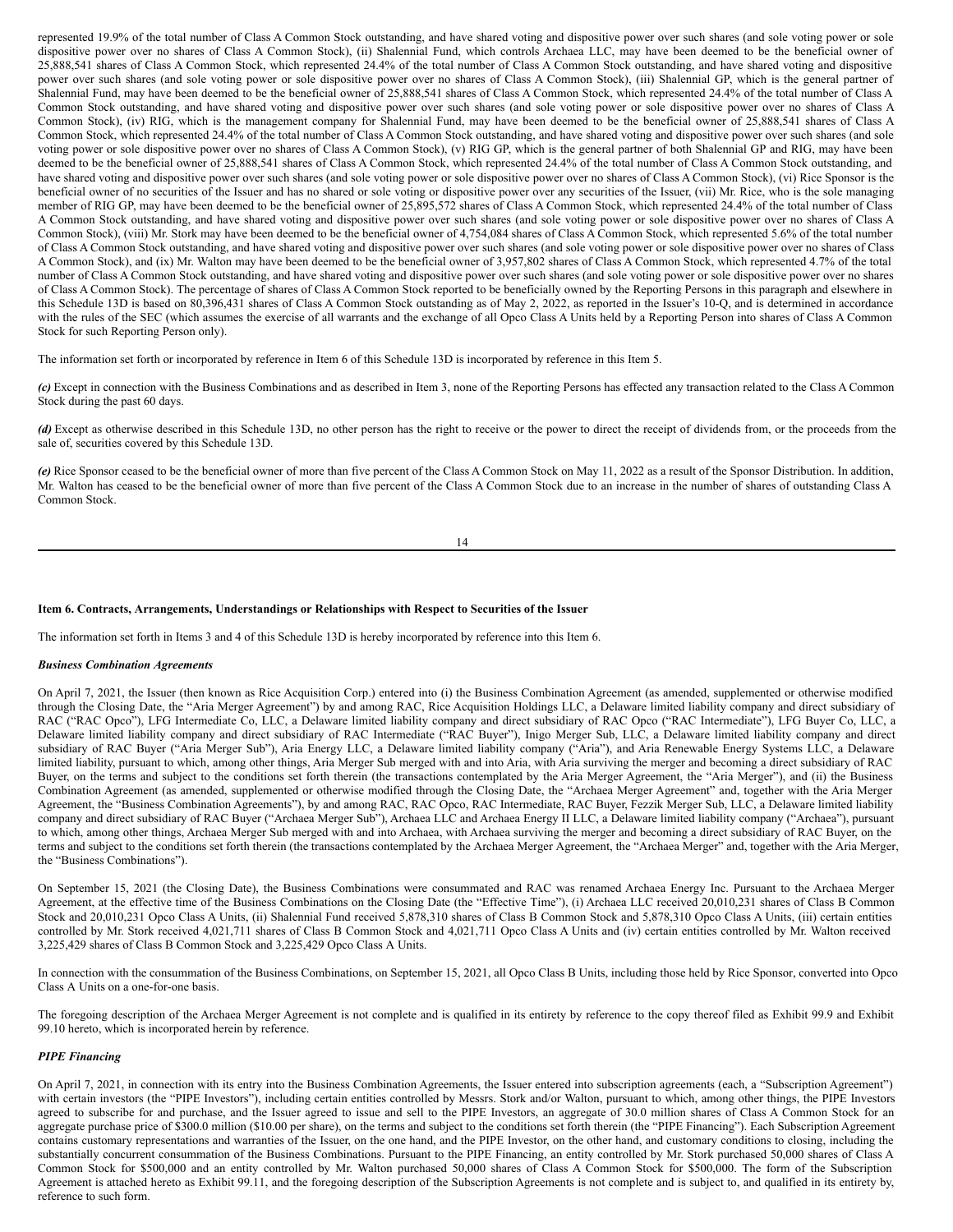Additionally, on April 7, 2021, RAC, Opco, Rice Sponsor and Atlas Point Fund entered into an Amendment to Forward Purchase Agreement (the "FPAAmendment") pursuant to which the Forward Purchase Agreement, dated as of September 30, 2020 (the "Original FPA Agreement" and, together with the FPA Amendment, the "FPA"), by and among such parties was amended to provide that Atlas Point Fund shall purchase a total of \$20.0 million of Forward Purchase Securities (as defined in the Original FPA Agreement) and the Forward Purchase Warrants (as defined in the Original FPAAgreement) will consist of one-eighth of one redeemable warrant (where each whole redeemable warrant is exercisable to purchase one share of Class A Common Stock at an exercise price of \$11.50 per share). Atlas Point Fund satisfied its obligation to purchase the Forward Purchase Securities by participating in the PIPE Financing, and upon consummation of the Business Combinations, Atlas Point Fund received 250,000 warrants (each exercisable for one share of Class A Common Stock at a price of \$11.50). The foregoing description of the FPA is not complete and is qualified in its entirety by reference to the copy thereof filed as Exhibit 99.4 and Exhibit 99.5 hereto, which is incorporated herein by reference.

### *Opco LLC Agreement*

On the Closing Date, the existing amended and restated limited liability company agreement of Rice Acquisition Holdings LLC was amended and restated in its entirety to become the Second Amended and Restated Limited Liability Company Agreement and Rice Acquisition Holdings LLC was renamed LFG Acquisition Holdings LLC. Among other things, the Opco LLC Agreement contains provisions relating to (i) restrictions on transfers of Opco Class A Units and (ii) the redemption of Opco Class A Units (and the surrender and cancellation of a corresponding number of shares of Class B Common Stock) for Class A Common Stock or, at the Issuer's option, cash.

#### *Transfer Restrictions*

The Opco LLC Agreement contains restrictions on transfers of Opco Class A Units and requires the prior consent of the Issuer, as the managing member of Opco, for such transfers, except, in each case, for (i) certain transfers set forth therein and (ii) transfers to any Permitted Transferee (as defined in the Stockholders' Agreement). Transfers of the Opco Class A Units held by certain of the Reporting Persons are subject to the lock-up period described below under "Stockholders' Agreement" and set forth in Section 7 of the Stockholders' Agreement unless otherwise consented to by the Issuer.

#### *Redemption and Call Rights*

Holders of Opco Class A Units (other than the Issuer) have the right (the "Redemption Right"), subject to certain limitations, to exchange Opco Class A Units for (i) shares of Class A Common Stock on a one-for-one basis, subject to adjustment for stock splits, stock dividends, reorganizations, recapitalizations and the like, or (ii) at the Issuer's option, a corresponding amount of cash. Holders of Opco Class A Units (other than RAC) will generally be permitted to exercise the exchange right on a quarterly basis, subject to certain de minimis allowances. In addition, the Opco LLC Agreement provides that additional exchanges may occur (i) in connection with certain events, including registered offerings, and (ii) with respect to certain block exchanges, provided that, subject to the Issuer's prior written consent to the contrary, any redeeming holder (a) redeem not less than 500,000 Opco Class A Units or (b) in the event such redeeming holder holds less than 500,000 Opco Class A Units, all of such holders' Opco Class A Units are redeemed, in each case at any time upon ten business days' advanced notice. Following any exchange of Opco Class A Units, the Issuer will retain the Opco Class A Units and cancel the same number of shares of the Class B Common Stock.

The Opco LLC Agreement also provides that the Issuer or a member of the PubCo Holdings Group (as defined therein) may elect to purchase directly and acquire any such Opco Class A Units on the redemption date by paying to the redeeming holder that number of shares of Class A Common Stock or cash, whereupon the Issuer or such member of the PubCo Holdings Group shall become the owner of such Opco Class A Units.

The foregoing description of the Opco LLC Agreement is not complete and is qualified in its entirety by reference to the copy thereof filed as Exhibit 99.12 hereto, which is incorporated herein by reference.

## *Stockholders' Agreement*

On the Closing Date, in connection with the consummation of the Business Combinations, certain of the Reporting Persons (specifically, Archaea Energy, Shalennial Fund, certain entities controlled by Mr. Stork and certain entities controlled by Mr. Walton) entered into the Stockholders' Agreement with the Issuer, Opco and certain other stockholders and parties thereto.

Pursuant to the terms of the Stockholders' Agreement, among other things, (i) the Board shall initially consist of seven members, (ii) the holders of a majority of the Company Interests (as defined in the Stockholders' Agreement) held by the RAC Sponsor Holders (as defined in the Stockholders' Agreement), which includes Rice Sponsor, will have the right to designate two directors for appointment or election to the Board during the term of the Stockholders' Agreement, (iii) the Ares Investor (as defined in the Stockholders' Agreement) will have the right to designate one director for appointment or election to the Board for so long as the Ares Investor holds at least 50% of the Registrable Securities (as defined in the Stockholders' Agreement) held by it on the Closing Date, (iv) the Board shall take all necessary action to designate the person then serving as the Chief Executive Officer of the Issuer for appointment or election to the Board during the term of the Stockholders' Agreement and (v) the Board will have the right to designate three independent directors (the "Independent Directors") for appointment or election to the Board during the term of the Stockholders'Agreement. Effective immediately after the Effective Time, Mr. Rice was elected to the Board as the designee of certain of the RAC Sponsor Holders, and Mr. Stork (who serves as the Chief Executive Officer of the Issuer) was elected to the Board. Until the Ares Investor no longer holds at least 50% of the Registrable Securities held by it on the Closing Date, the Aria Holders have the right to consult on the persons to be designated as Independent Directors. If neither of the two directors nominated by the RAC Sponsor Holders are reasonably determined to be "independent directors," the Board shall be permitted in its sole discretion to increase the size of the Board to nine members and to fill the two additional directorships with two additional "independent directors" nominated by the Board. As of March 25, 2022, the Ares Investor no longer holds at least 50% of the Registrable Securities held by it on the Closing Date.

The Stockholders'Agreement provides that the RAC Sponsor Holders and the Archaea Holders (as defined in the Stockholders'Agreement and which includes Archaea LLC, Shalennial Fund, the entities controlled by Mr. Stork which received securities pursuant to the Archaea Merger Agreement and the entities controlled by Mr. Walton which received securities pursuant to the Archaea Merger Agreement) will vote all voting shares held by such holder in such manner as may be necessary to elect and/or maintain in office as members of the Board those individuals designated in accordance with the foregoing terms as set forth in Section 3 of the Stockholders' Agreement. As a result, the foregoing persons may be deemed to be members of a "group," within the meaning of Section 13(d)(3) of the Act, comprised of the Reporting Persons and the other Archaea Holders. The Reporting Persons expressly disclaim any membership in a group with such persons. The beneficial ownership of the Reporting Persons does not include any Class A Common Stock that may be beneficially owned by any such persons or their respective affiliates, and the Reporting Persons expressly disclaim beneficial ownership over such securities.

Also, the Aria Holders (as defined in the Stockholders'Agreement) were subject to a 180-day lock-up period on transferring their equity interests in the Issuer and Opco, while the Archaea Holders are subject to a lock-up period (x) ending on the date that is the two-year anniversary of the Closing Date solely with respect to the Company Interests distributed by Archaea LLC after the one-year anniversary of the Closing Date to the Archaea Holders who are members of management of the Issuer as of the Closing or their Affiliates (as defined in the Stockholders' Agreement) and (y) ending on the date that is the one-year anniversary of the Closing Date with respect to all other Company Interests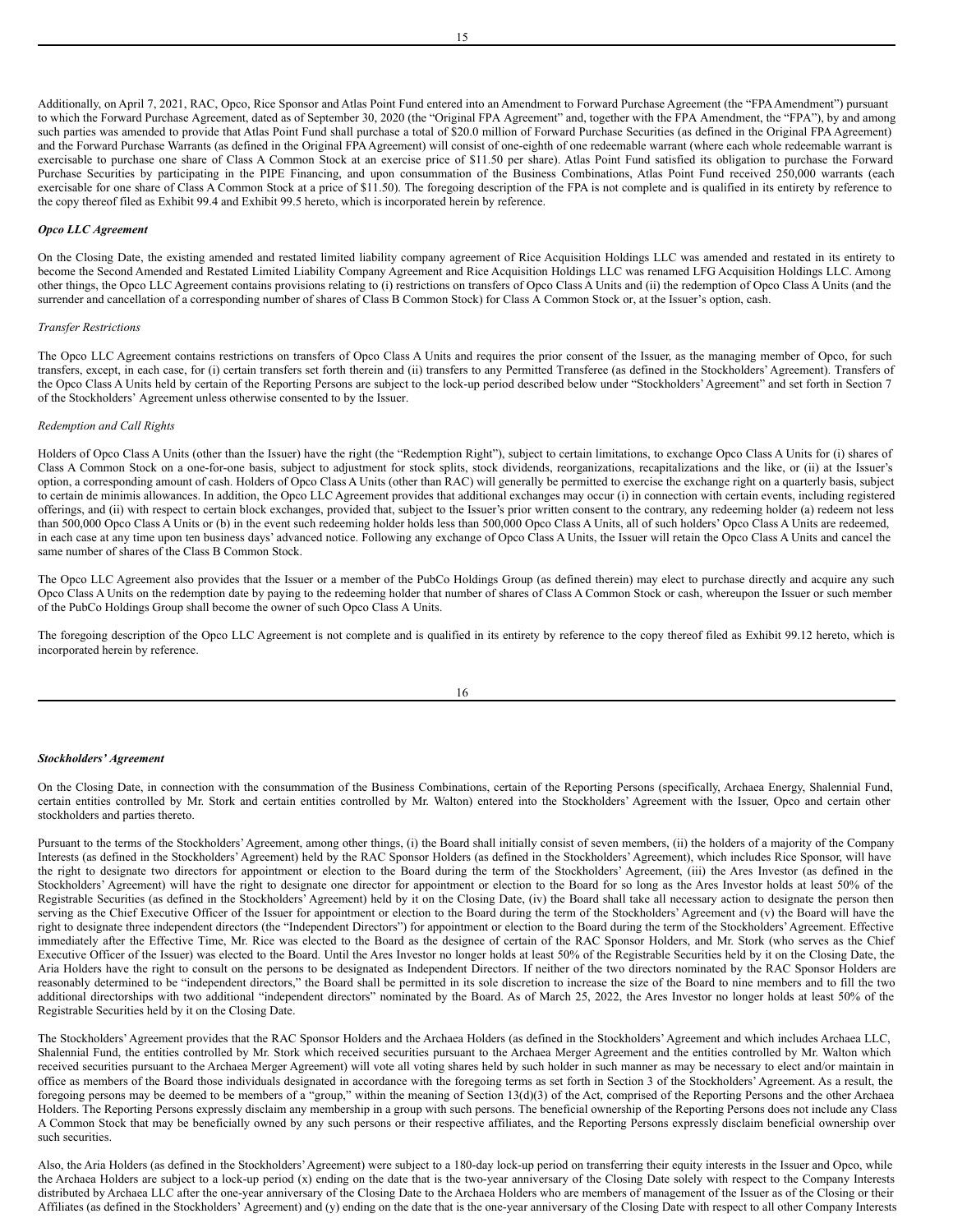issued to the Archaea Holders at the Closing other than those described in the immediately foregoing clause (x). The lock-up restrictions that were applicable to the Aria Holders were subject to early expiration based on the per share trading price of the Class A Common Stock as set forth in the Stockholders' Agreement.

In addition, the Stockholders'Agreement provides for certain customary registration rights, pursuant to which, among other things, the Issuer was required to file with the SEC, and have declared effective, a registration statement for an offering to be made on a continuous basis pursuant to Rule 415 of the Act registering the resale of the Registrable Securities held by the Registration Rights Parties (as defined in the Stockholders' Agreement), and the Registration Rights Parties may request underwritten offerings as well as participate in other offerings conducted by the Issuer for its own account or the account of another person, in each case, on the terms set forth therein.

The foregoing description of the Stockholders'Agreement is not complete and is qualified in its entirety by reference to the copy thereof filed as Exhibit 99.13 hereto, which is incorporated herein by reference.

### *Registration Rights Agreement with Rice Sponsor*

In October 2020, prior to the consummation of the IPO, the Issuer entered into a registration rights agreement with its initial stockholders, including Rice Sponsor, pursuant to which, among other things, the Issuer agreed to file with the SEC, and have declared effective, a registration statement for an offering to be made on a continuous basis pursuant to Rule 415 of the Act registering the resale of the Registrable Securities (as defined therein) held by the Holders (including Rice Sponsor), and the Holders may request underwritten offerings as well as participate in other offerings conducted by the Issuer for its own account or the account of another person, in each case, on the terms set forth therein. The foregoing description of such registration rights agreement is not complete and is qualified in its entirety by reference to the copy thereof filed as Exhibit 99.7 hereto, which is incorporated herein by reference.

### *Letter Agreement*

Rice Sponsor, Atlas Point Fund and certain of RAC's officers and directors (including Mr. Rice) entered into a letter agreement at the time of the IPO (the "Letter Agreement"), pursuant to which they agreed to vote any shares of capital stock of RAC owned by them in favor of an initial business combination of RAC and to waive their right to have their stock redeemed by RAC. The Letter Agreement also provided that, subject to certain exceptions, such holders' securities of RAC and any shares of Class A Common Stock acquired upon exchange of such securities, may not be transferred, assigned or sold until the earlier of (x) one year after the completion of RAC's initial business combination or earlier if, subsequent to RAC's business combination, the last sale price of the Class A Common Stock equals or exceeds \$12.00 per share (as adjusted for stock splits, stock dividends, reorganizations, recapitalizations and the like) for any 20 trading days within any 30-trading day period commencing at least 150 days after RAC's initial business combination, or (y) the date on which RAC completes a liquidation, merger, capital stock exchange, reorganization or other similar transaction after RAC's initial business combination that results in all of its stockholders having the right to exchange their shares of common stock for cash, securities or other property. The Letter Agreement also provided that the warrants acquired by Rice Sponsor and Atlas Point Fund may not be transferred, assigned or sold until 30 days following the completion of RAC's initial business combination, subject to certain exceptions. The foregoing description of the Letter Agreement is not complete and is qualified in its entirety by reference to the copy thereof filed as Exhibit 99.6 hereto, which is incorporated herein by reference.

#### *Promissory Note*

In September 2020, Rice Sponsor agreed to loan RAC an aggregate of up to \$300,000 pursuant to a promissory note (the "Note"). This loan was non-interest bearing and payable upon the completion of the IPO. RAC borrowed an aggregate of approximately \$290,000 under the Note. The outstanding balance of the Note was paid in full as of November 2020. The foregoing description of the Note is not complete and is qualified in its entirety by reference to the copy thereof filed as Exhibit 99.2 hereto, which is incorporated herein by reference.

### **Item 7. Material to be Filed as Exhibits.**

| <b>Exhibit No.</b> | <b>Description</b>                                                                                                                                                                                                                                                                                                                         |
|--------------------|--------------------------------------------------------------------------------------------------------------------------------------------------------------------------------------------------------------------------------------------------------------------------------------------------------------------------------------------|
| 99.1               | Joint Filing Agreement, dated as of September 27, 2021, by and among the Reporting Persons (incorporated by reference to Exhibit 99.1 to the Schedule 13D<br>filed September 27, 2021).                                                                                                                                                    |
| 99.2               | Promissory Note dated September 1, 2020, issued to Rice Acquisition Sponsor LLC by Rice Acquisition Holdings LLC (incorporated by reference to Exhibit<br>10.1 to the Issuer's Registration Statement on Form S-1, filed with the SEC on October 6, 2020).                                                                                 |
| 99.3               | Amended and Restated Securities Subscription Agreement, dated as of September 10, 2020 and effective as of September 1, 2020, between Rice Acquisition<br>Corp. and Rice Acquisition Sponsor LLC (incorporated by reference to Exhibit 10.5 to the Issuer's Registration Statement on Form S-1, filed with the SEC on<br>October 6, 2020). |
|                    |                                                                                                                                                                                                                                                                                                                                            |

|  | ×<br>I<br>w<br>۹ |  |
|--|------------------|--|

| <b>Exhibit No.</b> | <b>Description</b>                                                                                                                                             |
|--------------------|----------------------------------------------------------------------------------------------------------------------------------------------------------------|
| 99.4               | Forward Purchase Agreement, dated as of September 30, 2020, by and among Rice Acquisition Corp., Rice Acquisition Sponsor LLC, Rice Acquisition                |
|                    | Holdings LLC and Atlas Point Energy Infrastructure Fund, LLC (incorporated by reference to Exhibit 10.11 to the Issuer's Registration Statement on Form S-1,   |
|                    | filed with the SEC on October 6, 2020).                                                                                                                        |
| 99.5               | Amendment to Forward Purchase Agreement, dated as of April 7, 2021, by and among Rice Acquisition Corp., Rice Acquisition Sponsor LLC, Rice                    |
|                    | Acquisition Holdings LLC and Atlas Point Energy Infrastructure Fund, LLC (incorporated by reference to Exhibit 10.2 to the Issuer's Current Report on Form     |
|                    | 8-K, filed with the SEC on April 8, 2021).                                                                                                                     |
| 99.6               | Letter Agreement, dated as of October 21, 2020, among Rice Acquisition Corp., Rice Acquisition Sponsor LLC, Atlas Point Energy Infrastructure Fund, LLC        |
|                    | and the Insiders (as defined therein) (incorporated by reference to Exhibit 10.1 to the Issuer's Current Report on Form 8-K, filed with the SEC on October 27, |
|                    | 2020).                                                                                                                                                         |
| 99.7               | Registration Rights Agreement, dated as of October 21, 2020, by and among Rice Acquisition Corp., Rice Acquisition Sponsor LLC, Atlas Point Energy             |
|                    | Infrastructure Fund, LLC and certain other security holders named therein (incorporated by reference to Exhibit 10.3 to the Issuer's Current Report on Form 8- |
|                    | K, filed with the SEC on October 27, 2020).                                                                                                                    |
| 99.8               | Private Placement Warrants and Warrants Rights Purchase Agreement, dated as of October 21, 2020, by and among Rice Acquisition Corp., Rice Acquisition         |
|                    | Holdings LLC and Rice Acquisition Sponsor LLC (incorporated by reference to Exhibit 10.5 to the Issuer's Current Report on Form 8-K, filed with the SEC on     |
|                    | October 27, 2020).                                                                                                                                             |
| 99.9               | Business Combination Agreement, dated as of April 7, 2021, by and among LFG Buyer Co, LLC, Fezzik Merger Sub, LLC, LFG Intermediate Co, LLC, Rice              |
|                    | Acquisition Holdings LLC, Archaea Energy LLC, Archaea Energy II LLC and solely for purposes of Section 2.2, Article IV, Article V, Article VI and Article      |
|                    | XI, Rice Acquisition Corp. (incorporated by reference to Exhibit 2.2 to the Issuer's Current Report on Form 8-K, filed with the SEC on April 8, 2021).         |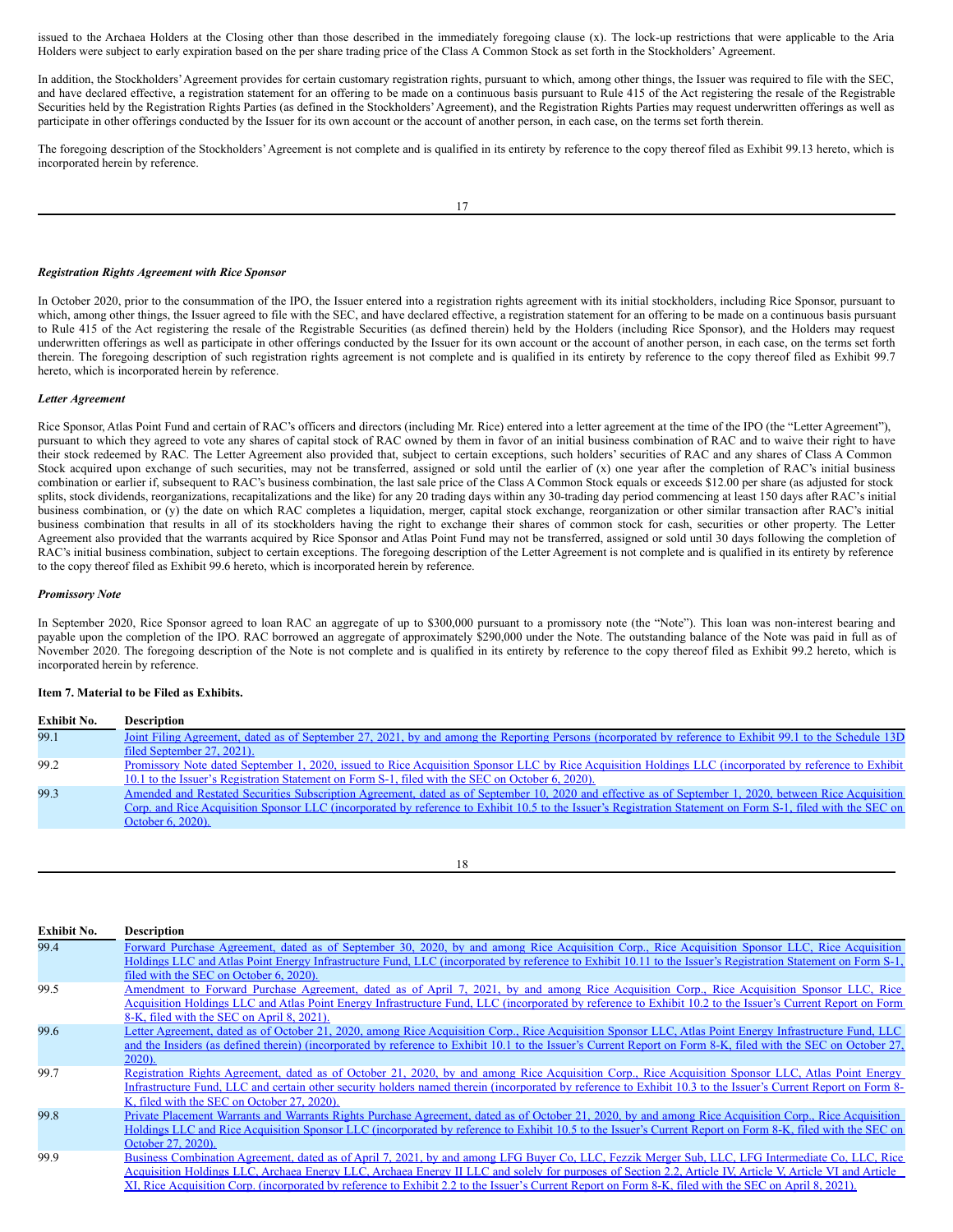99.10 Amendment No. 1 to the Business Combination Agreement, dated as of May 12, 2021, to the Business Combination Agreement, dated as of April 7, 2021, by and among LFG Buyer Co, LLC, Fezzik Merger Sub, LLC, LFG Intermediate Co, LLC, Rice Acquisition Holdings LLC, Archaea Energy LLC, Archaea Energy II LLC and solely for purposes of Section 2.2, Article IV, Article V, Article VI and Article XI, Rice Acquisition Corp. [\(incorporated](https://www.sec.gov/Archives/edgar/data/1823766/000121390021042500/f10q0621ex2-6_riceacq.htm) by reference to Exhibit 2.6 to the Issuer's Quarterly Report on Form 10-Q, filed with the SEC on August 13, 2021). 99.11 Form of Subscription Agreement [\(incorporated](https://www.sec.gov/Archives/edgar/data/1823766/000121390021020720/ea139171ex10-1_riceacq.htm) by reference to Exhibit 10.1 to the Issuer's Current Report on Form 8-K, filed with the SEC on April 8, 2021). 99.12 Second Amended and Restated Limited Liability Company Agreement of LFG Acquisition Holdings LLC, dated as of September 15, 2021 [\(incorporated](https://www.sec.gov/Archives/edgar/data/1823766/000121390021049102/ea147108ex10-12_archaea.htm) by reference to Exhibit 10.12 to the Issuer's Current Report on Form 8-K, filed with the SEC on September 21, 2021). 99.13 Stockholders' Agreement, dated as of September 15, 2021, by and among LFG Buyer Co LLC, the stockholders listed on Schedule I thereto, Rice Acquisition Holdings LLC, Rice Acquisition Sponsor LLC and Rice Acquisition Corp. (incorporated by reference to Exhibit 10.13 to the Issuer's Current Report on Form 8-K, filed with the SEC on September 21, 2021).

19

# **SIGNATURES**

After reasonable inquiry and to the best of its knowledge and belief, the undersigned hereby certify that the information set forth in this statement is true, complete and correct.

Date: May 13, 2022

## **ARCHAEA ENERGY LLC**

- By: /s/ Chad Bellah
- Name: Chad Bellah
- Title: Attorney-in-Fact for Richard Walton, President (pursuant to the Power of Attorney, dated September 21, 2021, filed with the Securities and Exchange Commission as Exhibit 24 to Form 3 filed by Archaea Energy LLC on September 27, 2021)

### **SHALENNIAL FUND I, L.P.**

By: Shalennial GP I, L.P., its general partner

By: Rice Investment Group UGP, LLC, its general partner

By: /s/ Daniel J. Rice, IV

Name: Daniel J. Rice, IV Title: Managing Member

## **SHALENNIAL GP I, L.P.**

By: Rice Investment Group UGP, LLC, its general partner

By: /s/ Daniel J. Rice, IV Name: Daniel J. Rice, IV

Title: Managing Member

## **RICE INVESTMENT GROUP, L.P.**

By: Rice Investment Group UGP, LLC, its general partner

By: /s/ Daniel J. Rice, IV

Name: Daniel J. Rice, IV Title: Managing Member

## **RICE INVESTMENT GROUP UGP, LLC**

By: /s/ Daniel J. Rice, IV Name: Daniel J. Rice, IV Title: Managing Member

20

### **RICE ACQUISITION SPONSOR LLC**

By: /s/ Daniel J. Rice, IV Name: Daniel J. Rice, IV Title: Chief Executive Officer

**DANIEL J. RICE, IV**